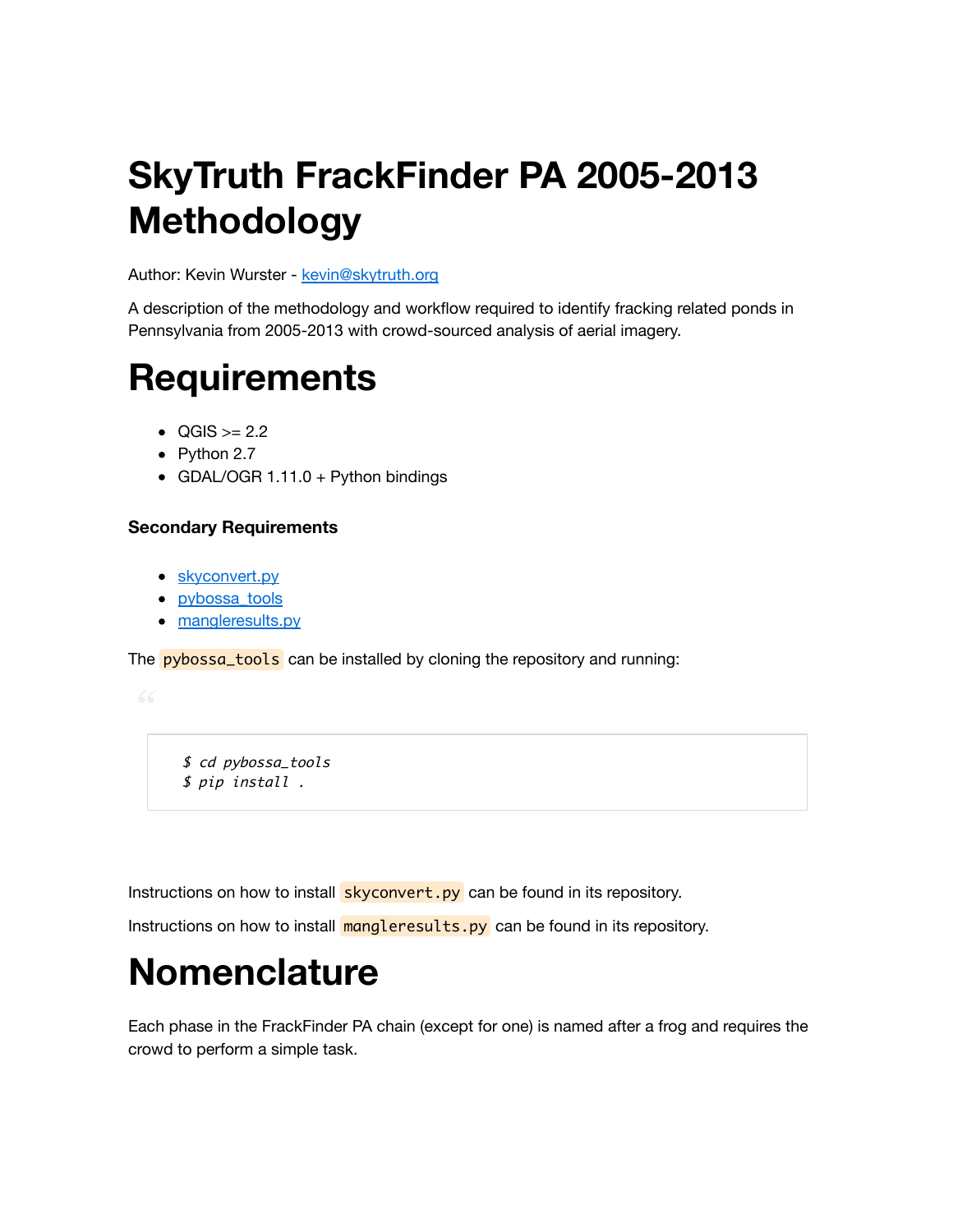- 1. Tadpole: Determine when and where well pads were active
- 2. MoorFrog: Identify all standing bodies of water and empty ponds within roughly 500 m of a well pad
- 3. DartFrog: Classify standing bodies of water or empty ponds as fracking related
- 4. Digitizer: Draw polygons around ponds identified to be fracking related

## **Source Data**

#### **General Description**

- 1. Locate source data
- 2. Scrape and process source data

## **1. Locate and Scrape Source Data**

The search for fracking related ponds can be significantly optimized by narrowing down the search area. A fair assumption is that these ponds are located relatively near the wells they serve, so the first step to narrowing the search area is identifying permitted wells.

For any given well, permitting and SPUD information was scraped from the Pennsylvania Department of Environmental Protection (PADEP). Additional information about when the well was actually fracked was scraped from FracFocus. These two sources are necessary to identify wells that were permitted but never drilled, which were later filtered out to reduce the number of [tasks given to the crowd. The source code for the scrapers can be found in the SkyTruth](https://github.com/SkyTruth/scraper) scrapers repository.

Orthorectified aerial imagery from the National Agriculture Imagery Program (NAIP) was obtained for the following years: 2005, 2008, 2010, and 2013. Unfortunately the original uncompressed data was not obtainable so data was received in the standard MrSID format.

## **2. Process Source Data**

Small groups of permit locations are often located in very close proximity since multiple wells can be drilled from a single pad. The permit locations, dates, and available imagery can be examined to identify when a well pad was active, but if every permit was examined for every year there would be a significant amount of overlap. For example, 7 wells in close proximity don't need to examined individually to determine when the actual pad was present because the pad remains as long as any well is being drilled. Instead the crowd could look at a single point representing these 7 points and still produce the same information.

Well permits were sorted into date order and clustered into groups using a nearest-neighbor algorithm where points that are within 100 m of an existing cluster are added to that cluster. A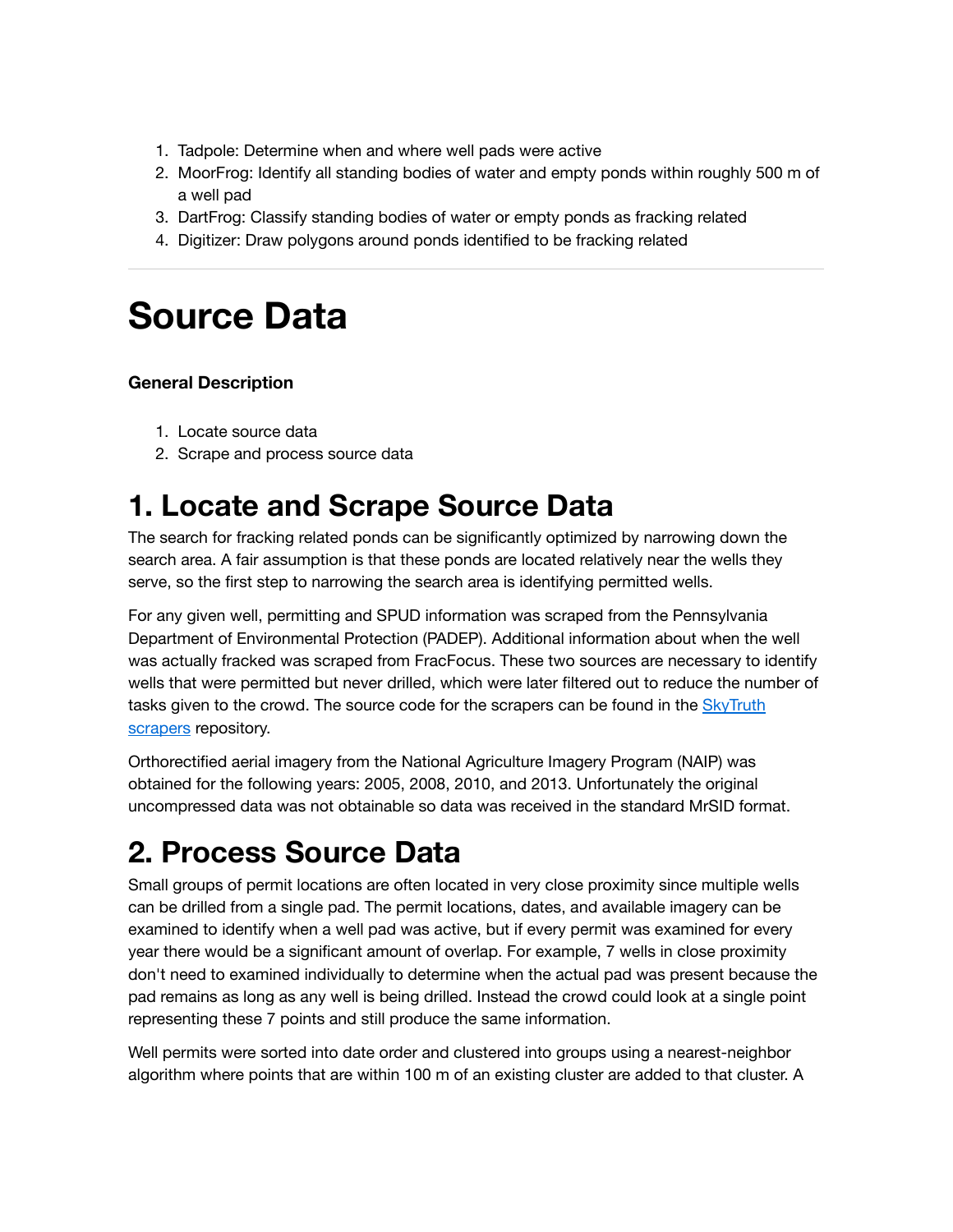centroid and GUID were generated for each cluster in order to later reference the data. The GUID traveled with each task in the task.json['info']['siteID'] field and can be found in the databases in the quuid field. As additional permits were scraped they were added to existing sites but the GUID and clustered lat/long did not change.

The sites were extracted from a project called SiteInfo which creates "sites" by spatially clustering drilling permits, SPUD reports, FracFocus reports and whatever other spatial data is available. This data lives here:

```
host: ewn3.skytruth.org
db: skytruth
tables: public.appomatic.siteinfo.*
```
In order to connect a SiteID to individual well API's, the following query must be used:

```
SELECT *
from public.appomatic_siteinfo_well w
JOIN public.appomatic_siteinfo_basemodel b
ON w.site id = b.id
```
This data has been exported and can be found in the **Source\_Data** directory:

```
2005-2010/Source_Data/siteinfo.csv
```
The NAIP was uploaded to Google Maps Engine and processed with the default settings into a final map that could be accessed via an OGC compliant WMS client.

## **FrackFinder PA 2005-2010**

## **Tadpole 2005-2010 Workflow**

#### **General Description**

- 1. Generate tasks and load tasks
- 2. Classify
- 3. Export data
- 4. Transform data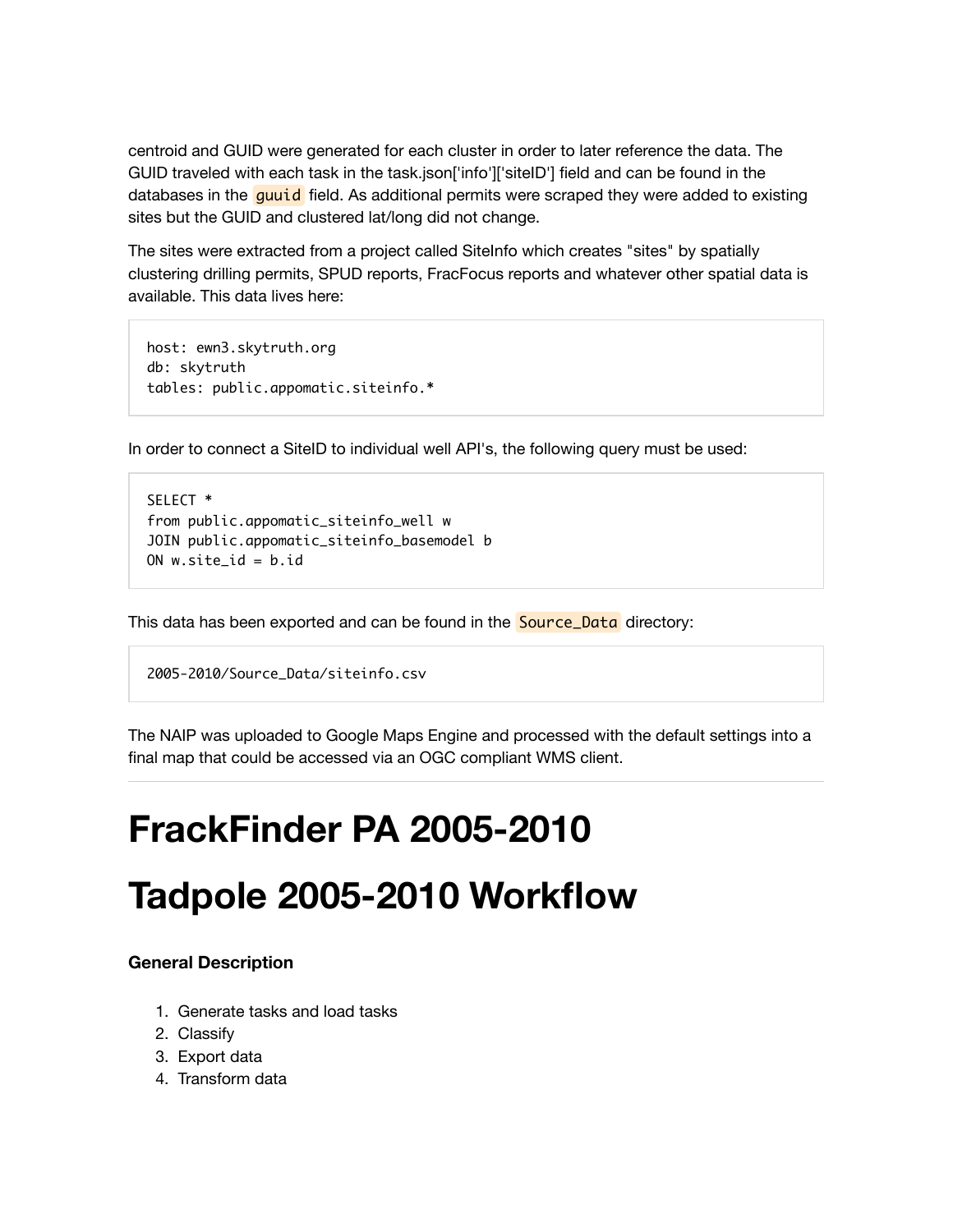5. Sample Data/QAQC

## **1. Generate and Load Tasks**

Tasks were generated by finding clustered sites where at least one of the associated permits was for an unconventional well within the years 2005-2010. A sample task is shown below. The info key contains information generated by SkyTruth - everything else is generated by PyBossa. The TadPole application used static tiles extracted from the NAIP imagery so the 'url' key is a link to the scene used by this task.

```
{'app_id': 652,
  'calibration': 0,
  'created': '2013-07-23T19:12:17.678700',
  'id': 284621,
  'info': {'county': 'Bradford',
           'latitude': '41.5894',
           'longitude': '-76.3351',
           'siteID': 'b487cb9b-7da9-5685-b8ee-c6d10e548386',
           'url':
'https://s3.amazonaws.com/FrackFinder/Tadpole/Bradford/2010/2010_X-
076.3351_Y0041.5894.png',
           'year': '2010'},
  'n_answers': 10,
  'priority_0': 0.0,
  'quorum': 0,
  'state': 'completed'}
```
The input tasks for Tadpole can be found here:

```
2005-2010/Transformations_and_QAQC/Tadpole/input_tasks/Tadpole-pa_2005-
2010_Tasks.csv
```
Instead of using PyBossa, this application used CrowdCrafting.org, which accepts the above CSV as input.

## **2. Classify**

Users were shown a scene and were asked to determine which category it fell into. The scenes were centered around a clustered set of permits so the user was instructed to use context clues to identify what was happening near the center of the scene.

- Pad: The scene contains a pad at its center
- Pad with Equipment: The scene contains a pad with visible equipment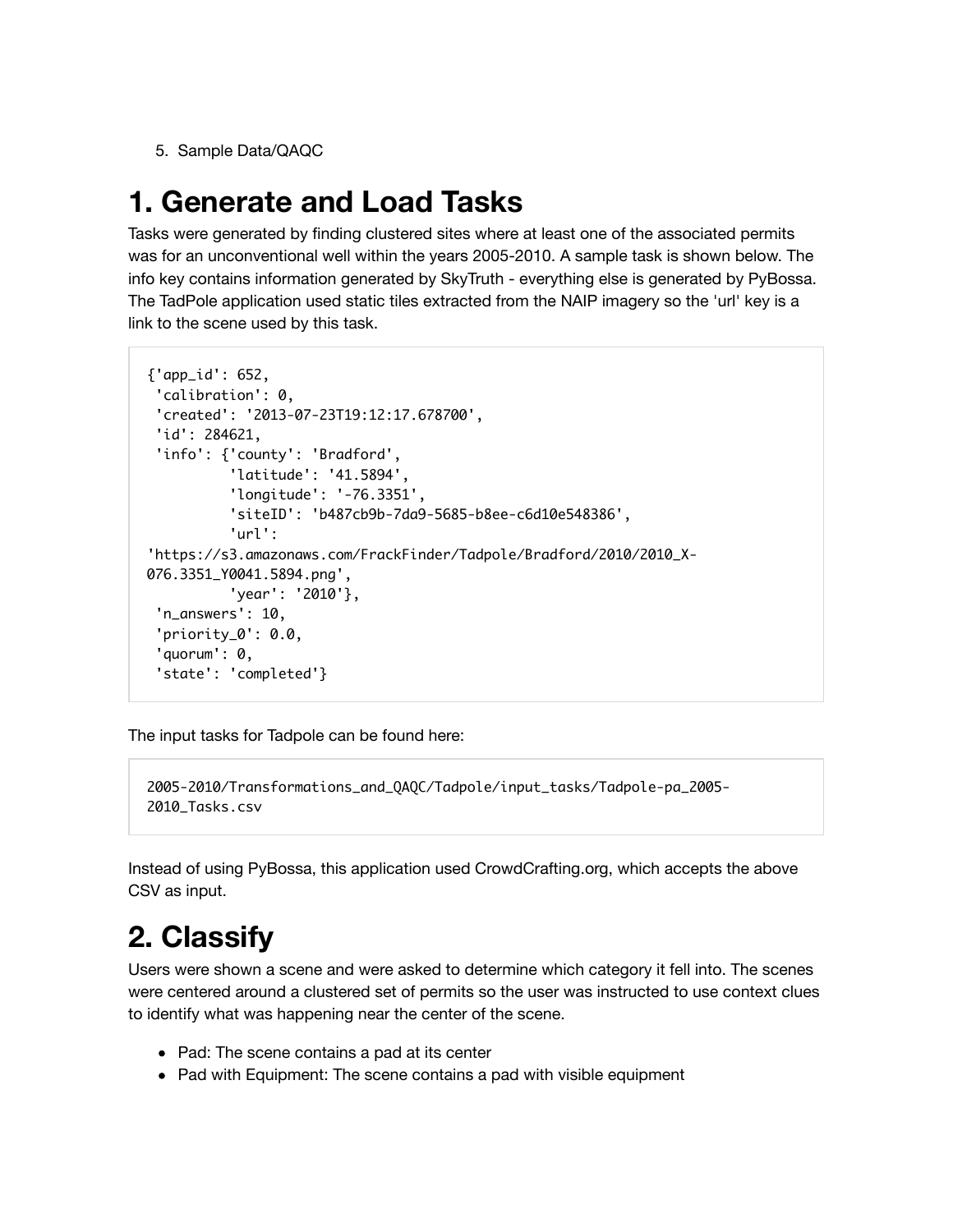- No Pad: The scene does not contain a pad at its center
- Unknown: The user could not discern any information from this scene

Each scene was examined by 10 different crowd volunteers.

## **3. Export Data**

About 90% All tasks were completed by the public and the remaining 10% were completed by SkyTruth employees. The tasks and task runs were downloaded and stored in the following locations:

```
Public:
Transformations_and_QAQC/Tadpole/tasks/task.json
Transformations_and_QAQC/Tadpole/tasks/task_run.json
```
Internal: TODO: Need file paths

A 'Task Run' represents a single user's response to a single task.

## **4. Transform Data**

While performing the analysis related to assembling this document, the data was transformed according to the description below, but while sampling the data between applications the data was converted with **skyconvert.py** and loaded into QGIS where the sampling described in the first paragraph of Sample Data/QAQC took place.

The data needs to be converted to a spatial format in order to perform analyses and better understand how one feature relates to another. The  $\frac{task2shp.py}{task2shp.py}$  utility performs all necessary conversions and task/task run aggregation. In general, the output is a an ESRI Shapefile with one feature per task and a set of attributes collected from the associated task runs. Transformations were performed with the following command:

 \$ ./Transformations\_and\_QAQC/Tadpole/bin/task2shp.py \ Transformations\_and\_QAQC/Tadpole/tasks/task.json \ Transformations\_and\_QAQC/Tadpole/tasks/task\_run.json \ Transformations\_and\_QAQC/Tadpole/transform/stats/tadpole-stats.shp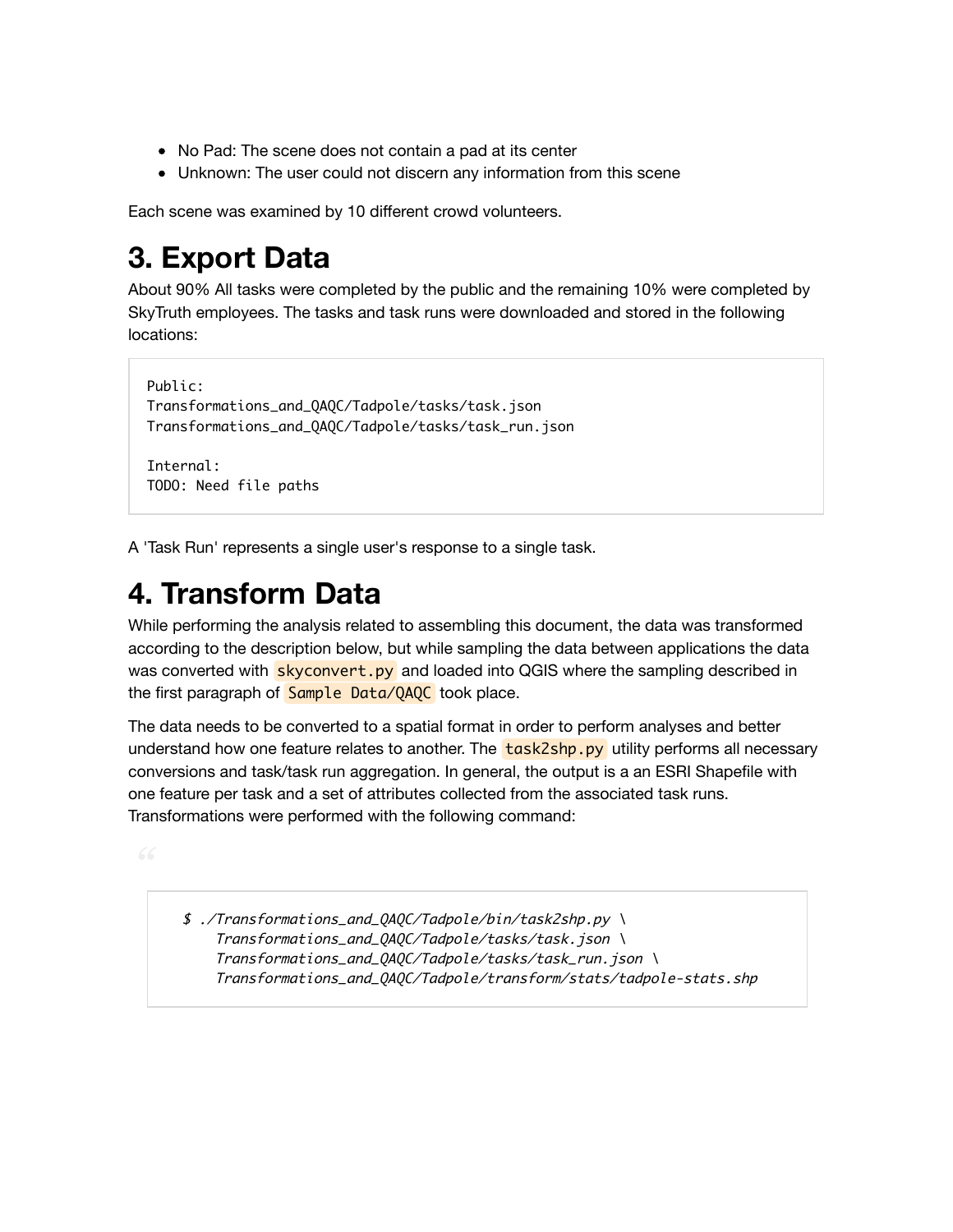The resulting file contains the following fields:

```
id -> Task's ID as assigned by PyBossa
site_id -> SkyTruth assigned unique site ID
wms_url -> Link to image scene
county -> County name
year -> Imagery year
location \rightarrow Generated unique ID (lat + long + year)
n_unk_res -> Number of task runs where task was classified as 'unknown'
n_nop_res -> Number of task runs where task was classified as 'nopad'
n_eqp_res -> Number of task runs where task was classified as 'unknown'
n_emp_res -> Number of task runs where task was classified as 'empty'
n_tot_res -> Number of times this task was completed
crowd_sel -> Classification with the highest number of selections or
class1|class2|etc. for ties
qaqc -> Used in the manual QAQC process
p_crd_a -> Percent of the crowd's responses that matched the crowd_sel field
p_s_crd_a -> Percentages for crowd_sel ties percent1|percent2|etc. or NULL if
there was no tie
```
## **5. Sample Data/QAQC**

The public started to slow down after they completed about 90% of all tasks. At this point the remaining tasks were exclusively completed by SkyTruth employees. Roughly 350 tasks were examined by an analyst who determined whether or not the crowd's dominant selection was correct. The data was split into five groups based on confidence level, which is the ratio of number of crowd responses matching the dominant answer to the total number of responses for that task. These groups are: 90% to 100%, 80% to 90%, 70% to 80%, 60% to 70%, 50% to 60% and < 50%. Each group of tasks was examined by a SkyTruth analyst to determine the quality of the data based on the analyst's evaluation of each individual task. The 70% to 80% bin was found to contain unreliable data based on the analyst disagreeing with the crowd's classification of roughly 25% of the tasks in this bin. All tasks with an agreement level  $>= 80\%$ were passed on to the MoorFrog task generation phase and all tasks with an agreement level < 80% were re-examined internally by a SkyTruth employee. This yields a single dataset where each task has a classification that was confidently assigned by the crowd or a SkyTruth employee. A report with results from this analysis can be found in the documents for Tadpole:

2005-2010/Transformations\_and\_QAQC/Tadpole/documents/2013-07-01-14-01-03 results\_analysis.xlsx

An additional report titled 2013-08-09-10-08-25-results\_analysis.xlsx can also be found in the Tadpole documents but it was only used to answer some initial questions about the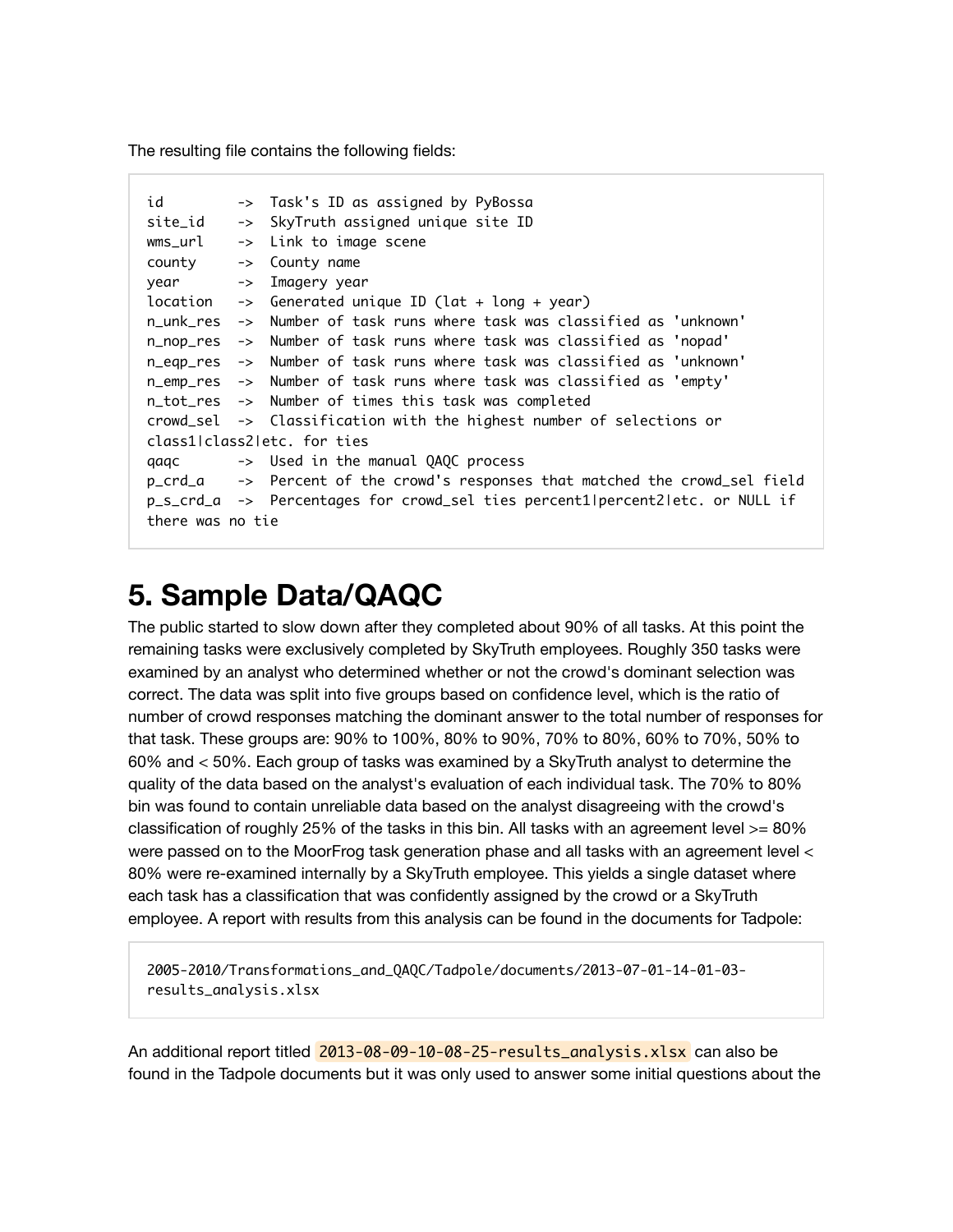data and is only included for legacy purposes.

While assembling the final report you are now reading, an additional analysis was performed on the data. A random sample of 100 sites was taken from each year (2005, 2008, 2010) and manually classified by an analyst using QGIS and the same imagery displayed in the PyBossa application. There is a bug in QGIS's random sampling tool that ignores any filters applied to the input datasource so the filters must be applied and then the data must be exported to a new file, from which a random sample can be selected. Queries and exports were performed in QGIS. All queries were performed on Tadpole stats layer:

```
Transformations_and_QAQC/Tadpole/transform/stats/tadpole-stats.shp
     "year" = 2005 -> 
Transformations_and_QAQC/Tadpole/sampling/queries/tadpole-query-2005.shp
    "year" = 2008 ->
Transformations_and_QAQC/Tadpole/sampling/queries/tadpole-query-2008.shp 
    "year" = 2010 ->
Transformations_and_QAQC/Tadpole/sampling/queries/tadpole-query-2010.shp
```
The random samples were exported to the sampling directory and examined in place:

```
Transformations_and_QAQC/Tadpole/sampling/2005/tadpole-2005-sample-100.shp
Transformations_and_QAQC/Tadpole/sampling/2008/tadpole-2008-sample-100.shp
Transformations_and_QAQC/Tadpole/sampling/2010/tadpole-2010-sample-100.shp
```
### **2005 Results**

2 disagreements were found, one of which was caused by the crowd preferring two classifications an equal number of times, and the other was caused by ambiguity in the imagery.

### **2008 Results**

4 disagreements were found, which were all caused by ambiguity in the imagery.

### **2010 Results**

6 disagreements were found, about half of which were caused by the crowd preferring two classifications an equal number of times. The other half were related to empty vs. equipment vs. nopad ambiguity caused by compressed NAIP used in the application.

# **MoorFrog 2005-2010 Workflow**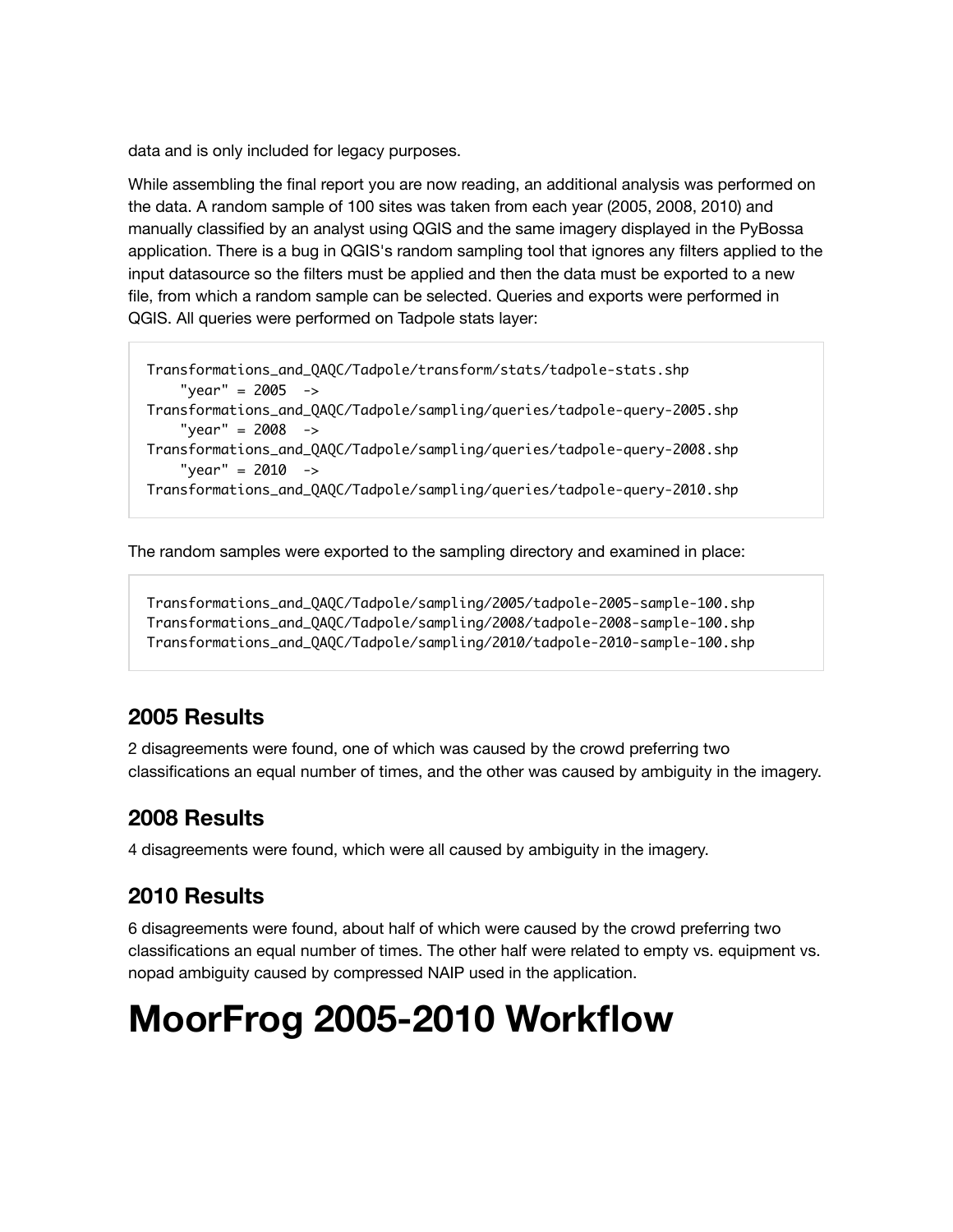#### **General Description**

- 1. Identify, generate, and load input tasks
- 2. Classify
- 3. Export data
- 4. Transform data
- 5. Sample Data

## **1. Identify, Generate, and Load Input Tasks**

Input tasks for MoorFrog were generated from the output of Tadpole's Sample Data/QAQC step. The data was filtered in Excel to only include tasks classified as having a pad and a few additional attributes were added. Tadpole served individual tiled scenes but MoorFrog used WMS layers so a new WMS URL was assigned to each task. The imagery was managed at the county level, so for logistical reasons each county was exported to its own CSV, converted to JSON via skyconvert.py and loaded into a PyBossa application via createTasks.py with commands similar to these:

```
 $ skyconvert.py {COUNTY}.csv {COUNTY}.json
$ \, createsTasks.py -a \, {APP_NAME} \, \backslash-c -v - n 10 \ \ b -s http://crowd.skytruth.org \
    -k {YOUR_API_KEY} \
    -t \ \{COUNTY\}. json \
```
NOTE: The **createTasks.py** command above is appropriate only for the first county loaded. All subsequent loads should replace the  $-c$  option with  $-u$  in order to update an existing application instead of creating a new one.

## **2. Classify**

Users were shown a scene centered on a point that was confidently classified as a well pad with a red 1 km x 1 km box centered around the pad. The user was instructed to click once on the center of any body of water within the box before submitting their results. The resulting task runs contain all the clicks for any given user.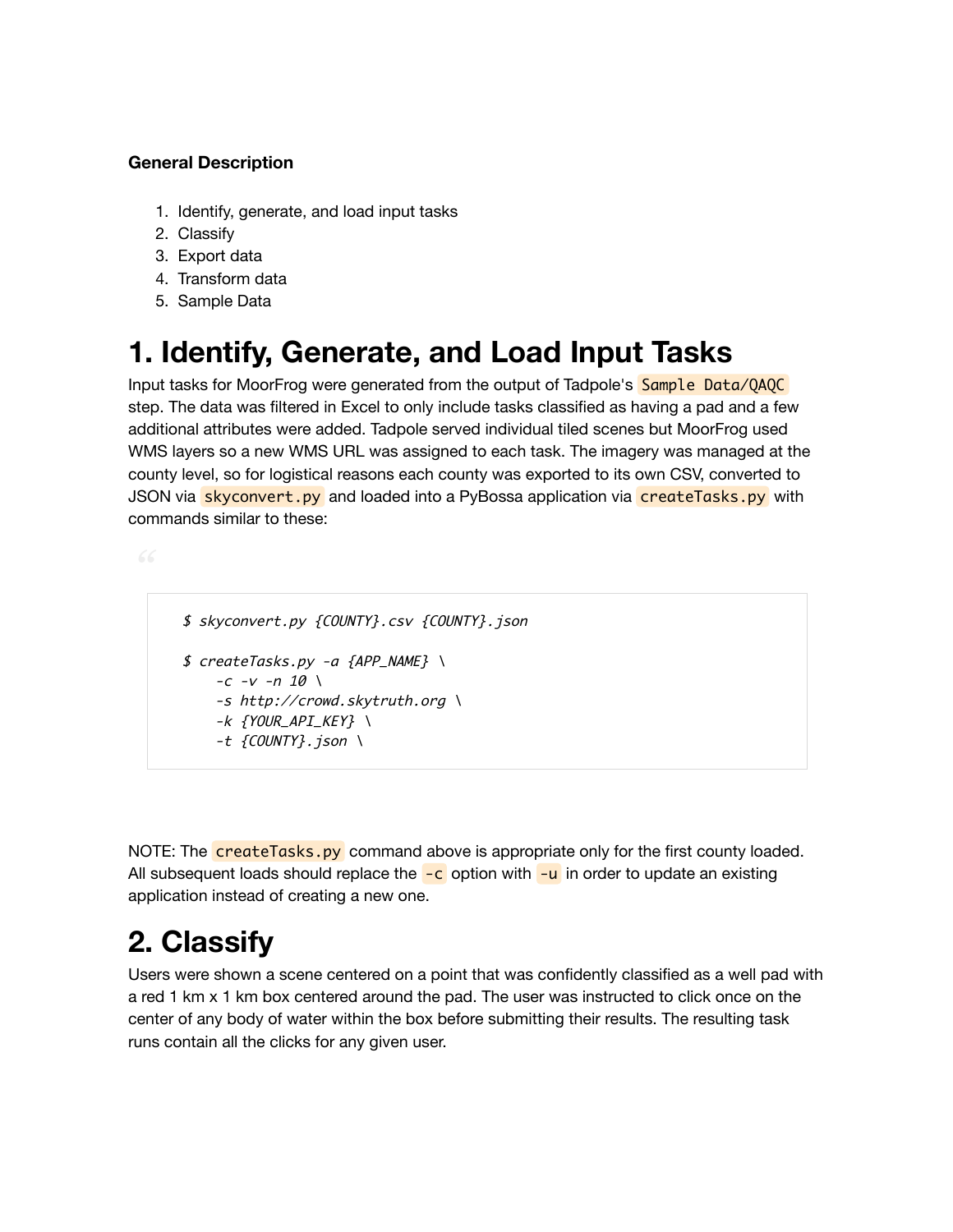## **3. Export Data**

All tasks were completed by the public in a single applications. The tasks and task runs were downloaded and stored in the following locations:

```
Transformations_and_QAQC/MoorFrog/tasks/task.json
Transformations_and_QAQC/MoorFrog/tasks/task_run.json
```
### **4. Transform Data**

MoorFrog's **task2shp.py** utility produces all necessary derivative datasets and aggregations with a single command. The MoorFrog tasks have a well pad point, bounding box, and task runs containing the user's clicks. The output files include the following layers: bounding boxes, pond clicks, and well pad points. The following command produces all data:

 \$ ./Transformations\_and\_QAQC/MoorFrog/bin/task2shp.py \ Transformations\_and\_QAQC/MoorFrog/tasks/task.json \ Transformations\_and\_QAQC/MoorFrog/tasks/task\_run.json \ Transformations\_and\_QAQC/MoorFrog/transform/

Output fields: Transformations\_and\_QAQC/MoorFrog/transform/MoorFrog-bbox.shp

| id     | -> Task's ID as assigned by PyBossa                              |
|--------|------------------------------------------------------------------|
|        | site_id -> SkyTruth assigned unique site ID                      |
|        | location $\rightarrow$ Generated primary key (lat + long + year) |
|        | $wms_Url$ -> Link to imagery required for this task              |
| county | -> County name                                                   |
| year   | -> Imagery year                                                  |
| qaqc   | -> Used in manual QAQC                                           |
|        |                                                                  |

Output fields: Transformations\_and\_QAQC/MoorFrog/transform/MoorFrog-clicks.shp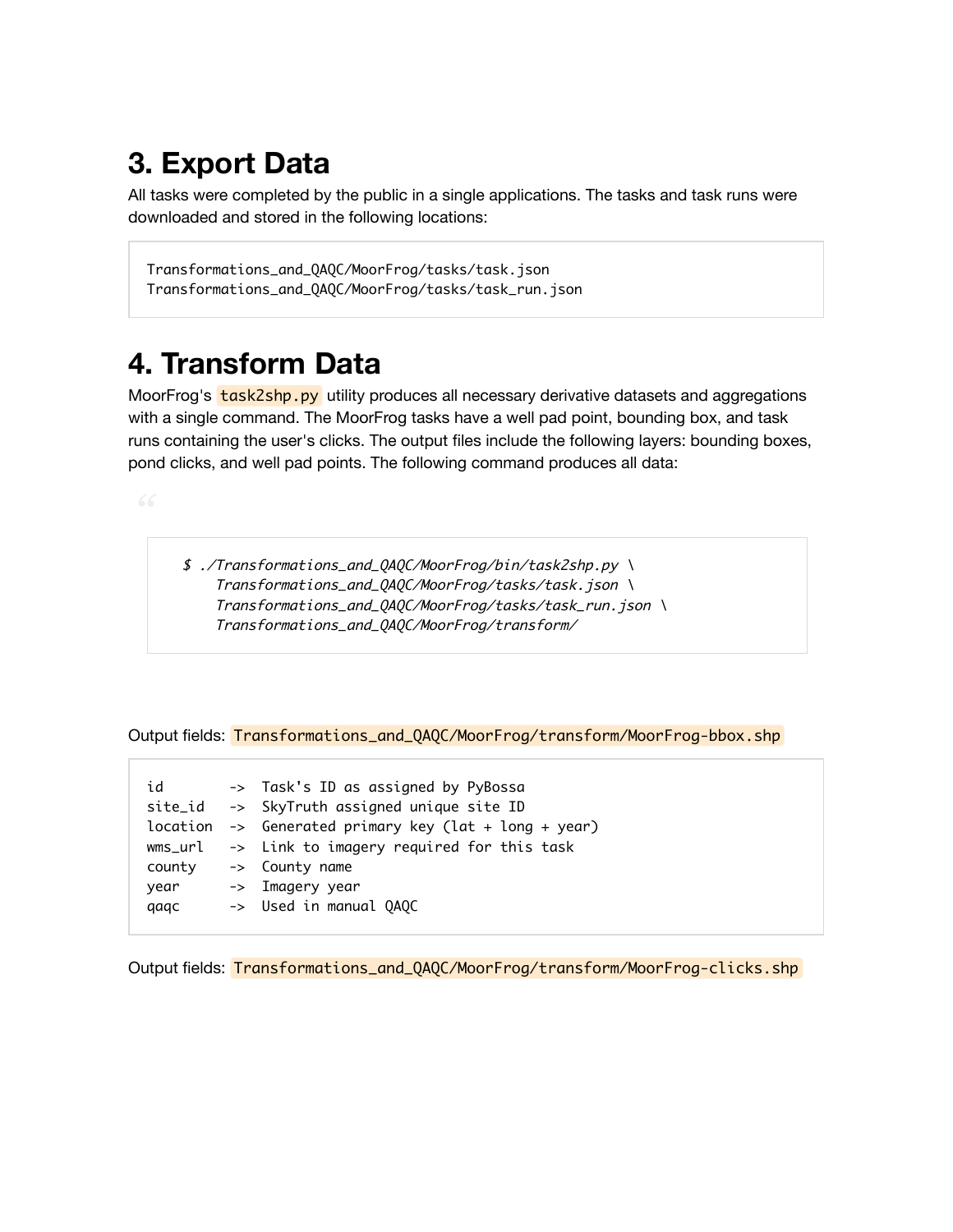```
id -> Task's ID as assigned by PyBossa
task_id -> PyBossa assigned task_id from task_run.json (matches
task.json['task_id'])
year -> Imagery year
qaqc -> Used in manual QAQC
```
Output fields: Transformations\_and\_QAQC/MoorFrog/transform/MoorFrog-wellpads.shp

```
id -> Task's ID as assigned by PyBossa 
site_id -> SkyTruth assigned unique site ID
location -> Generated primary key (lat + long + year)
wms_url -> Link to imagery required for this task
county -> County name
year -> Imagery year
qaqc -> Used in manual QAQC
```
## **5. Sample Data**

The sampling explained below was performed after DartFrog was completed and is only intended to provide a better idea of the quality of the data.

When examining a MoorFrog task the user was asked to click on of all the ponds located within the bounding box. In order to determine how well the crowd performed a random sample of 100 bounding boxes per year (2005, 2008, 2010) were extracted and manually examined by an analyst who was looking for missed ponds. S

Some user's disregarded the directions and clicked on ponds outside of the bounding box. These clicks were thrown away before performing any analysis. Any pond (fracking or otherwise) within the bounding box that was not clicked on at least was once was considered omitted. The analyst created a new Shapefile containing one point per missed pond.

The QGIS bug explained and addressed in the **Tadpole Sample Data** section was accounted for when creating sample tasks:

```
Transformations_and_QAQC/MoorFrog/transform/MoorFrog-bbox.shp
     "year" = 2005 -> Transformations_and_QAQC/MoorFrog/sampling/queries/bbox-
2005-query.shp
     "year" = 2008 -> Transformations_and_QAQC/MoorFrog/sampling/queries/bbox-
2008-query.shp
     "year" = 2010 -> Transformations_and_QAQC/MoorFrog/sampling/queries/bbox-
2010-query.shp
```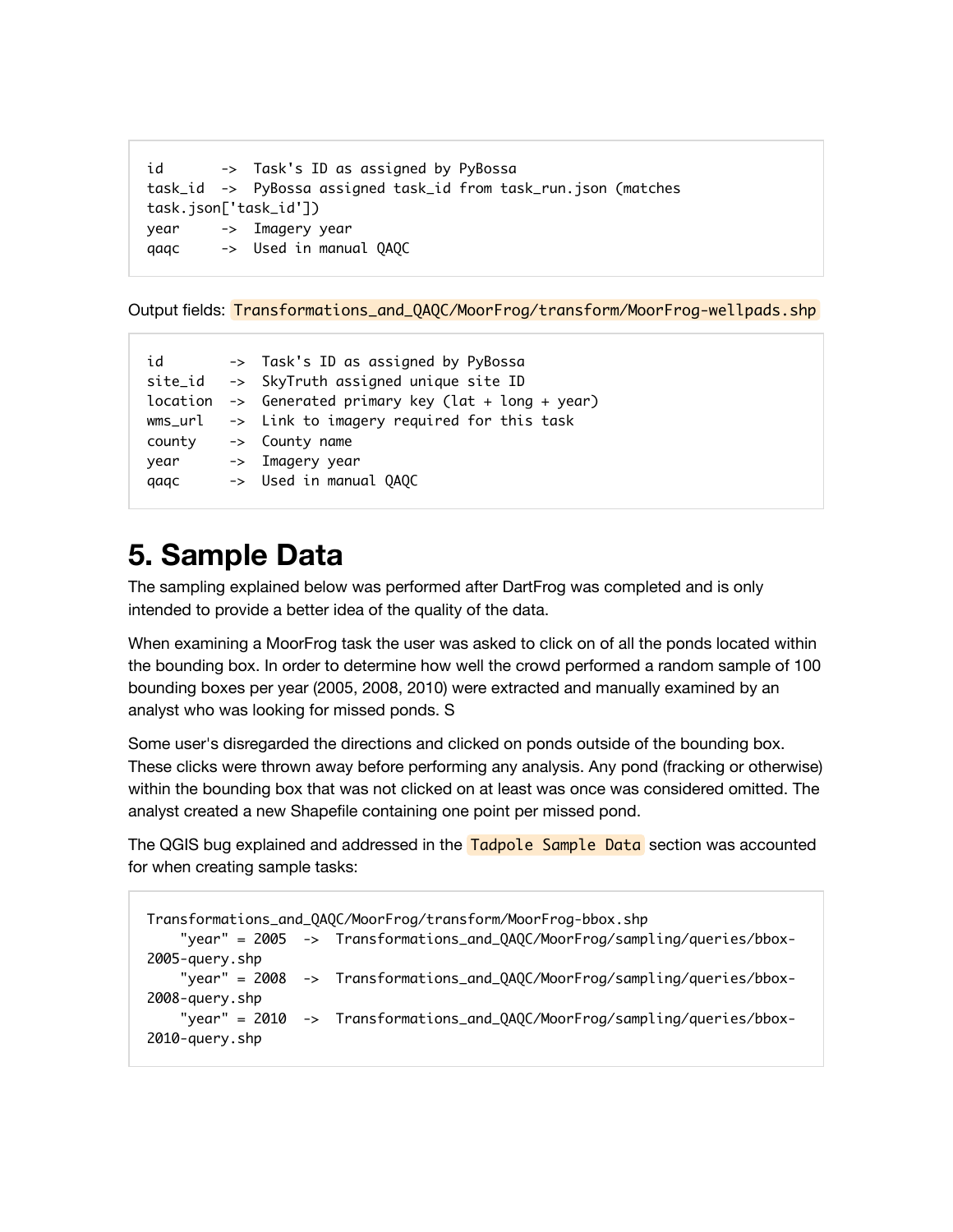The random samples and missed ponds are located in the sampling directory and were examined in place:

```
Transformations_and_QAQC/MoorFrog/sampling/2005/moorfrog-2005-sample-100.shp
Transformations_and_QAQC/MoorFrog/sampling/2005/moorfrog-2005-missed-ponds.shp
Transformations_and_QAQC/MoorFrog/sampling/2008/moorfrog-2008-sample-100.shp
Transformations_and_QAQC/MoorFrog/sampling/2008/moorfrog-2008-missed-ponds.shp
Transformations_and_QAQC/MoorFrog/sampling/2010/moorfrog-2010-sample-100.shp
Transformations_and_QAQC/MoorFrog/sampling/2010/moorfrog-2010-missed-ponds.shp
```
#### **2005 Results**

2005 - 18 omitted ponds - None appear to be fracking related

### **2008 Results**

2008 - 19 omitted ponds - None appear to be fracking related

### **2010 Results**

2010 - 6 omitted ponds - 2 appear to be fracking related

# **DartFrog 2005-2010 Workflow**

#### **General Description**

- 1. Identify, generate, and load input tasks
- 2. Generate and load tasks
- 3. Classify
- 4. Export data
- 5. Transform data
- 6. Sample Data

## **1. Identify, Generate, and Load Input Tasks**

MoorFrog's is essentially a bunch of points representing where users clicked on ponds. These ponds are then classified in DartFrog to determine whether or not they are fracking related. In order to do this, the clicks must be clustered into a more sane format, otherwise the crowd would be examining each pond about 100 times instead of 10.

MoorFrog's task.json and task run.json were combined with **mangleresults.py** which outputs a single GeoJSON file. The data is in WGS84 but clustering is best performed in a flat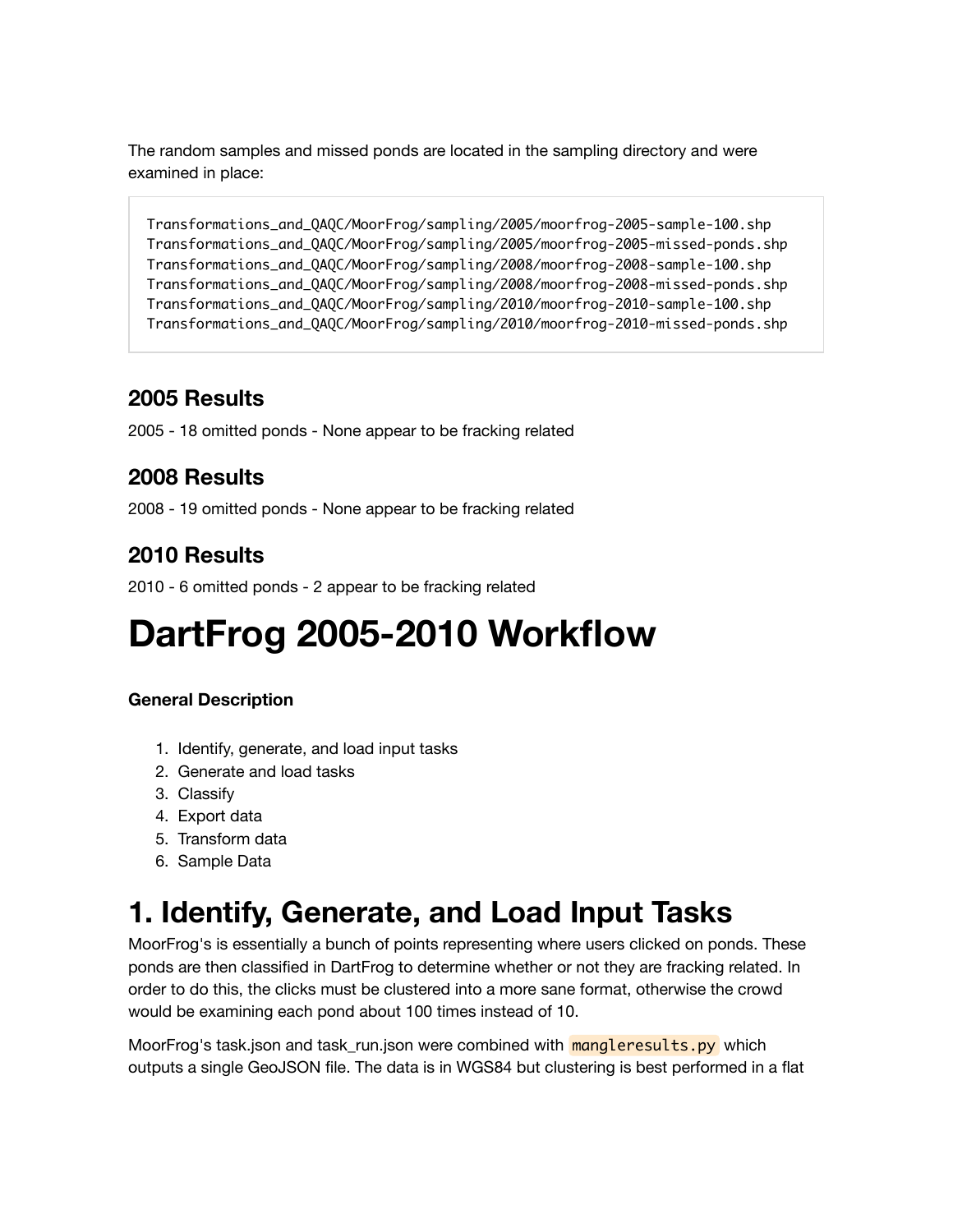plane projection, so the file was loaded into QGIS where an analyst split the points into two different files, one with points falling in UTM 17N and one with points falling in UTM 18N. These files were exported in the proper UTM zone and split again into years, which yields several files:

points for 2005 in UTM 17N points for 2005 in UTM 18N points for 2008 in UTM 17N points for 2008 in UTM 18N points for 2010 in UTM 17N points for 2010 in UTM 18N

Each file was then loaded into QGIS and processed according to the following steps:

- 1. Load file into QGIS
- 2. Apply a 20m buffer to the file using the buffer tool. Let the tool dissolve the results.
- 3. The buffered layer only contains a single dissolved geometry so explode it with the multipart to singleparts tool
- 4. Generate centroids from the singleparts file
- 5. Delete all attributes from the centroids layer
- 6. Join the exploded/singleparts buffer layer's attributes to the centroids by location only take the nearest feature
- 7. Reproject the centroids to WGS84

This yields one file per year and UTM zone in WGS84.

centroids with attributes for 2005 in UTM 17N reprojected to WGS84 centroids with attributes for 2005 in UTM 18N reprojected to WGS84 centroids with attributes for 2008 in UTM 17N reprojected to WGS84 centroids with attributes for 2008 in UTM 18N reprojected to WGS84 centroids with attributes for 2010 in UTM 17N reprojected to WGS84 centroids with attributes for 2010 in UTM 18N reprojected to WGS84

Since all the files are now in WGS84, each year can be combined and exported to GeoJSON, which yields the following:

centroids with attributes for 2005 in WGS84 centroids with attributes for 2008 in WGS84 centroids with attributes for 2010 in WGS84

Each year's file was then converted to JSON with **skyconvert.py** and loaded into a PyBossa app with createTasks :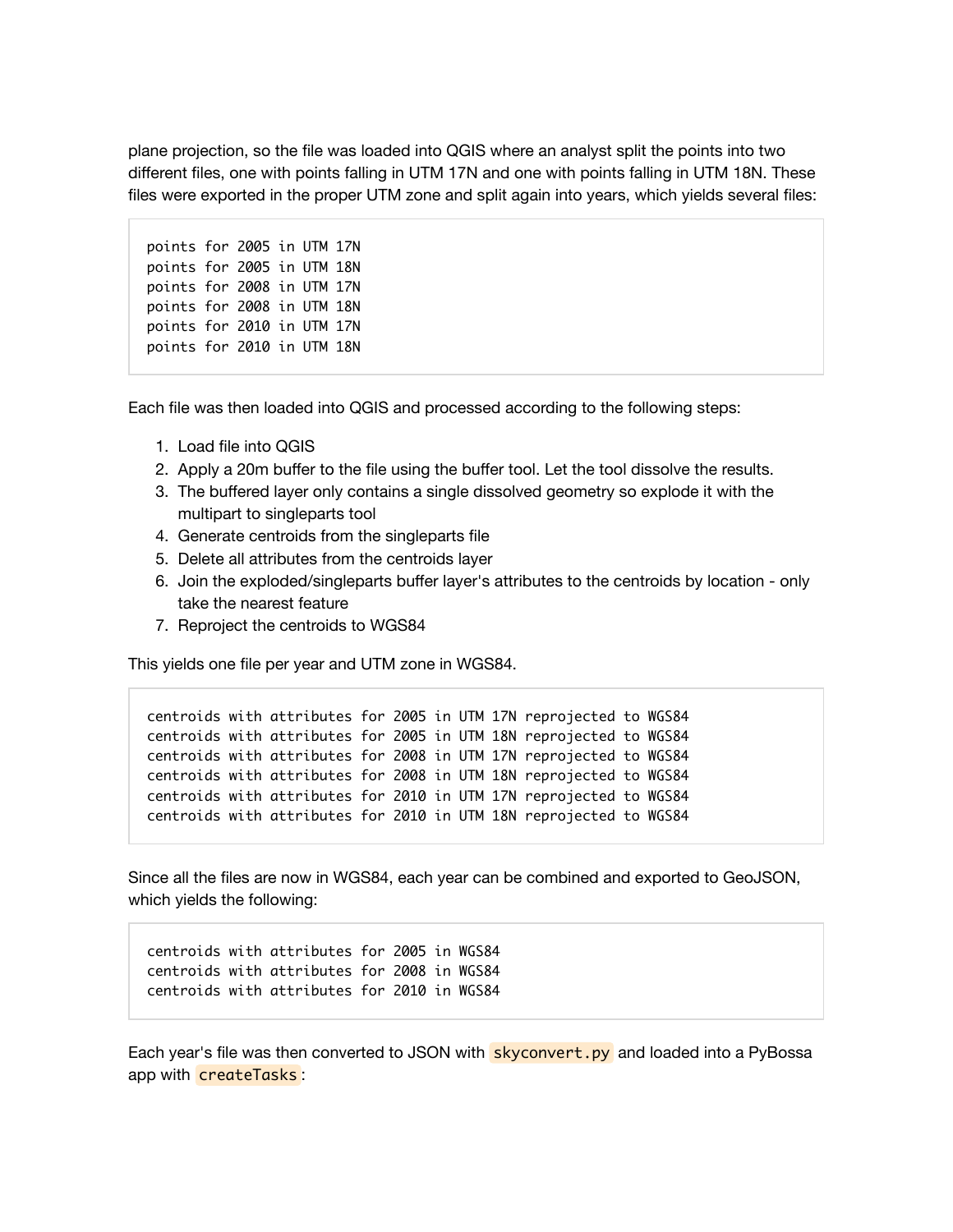```
 $ skyconvert.py {YEAR}.geojson {YEAR}.json
$ \, createsTasks.py -a \, {APP_NAME} \, \backslash-c -v -n 10 \ \ b -s http://crowd.skytruth.org \
    -k {YOUR_API_KEY} \
    -t \{YEAR\}. json \
```
NOTE: The **createTasks.py** command above is appropriate only for the first year loaded. All subsequent loads should replace the  $-c$  option with  $-u$  in order to update an existing application instead of creating a new one.

## **2. Classify**

Users were shown a scene centered on a pond identified in MoorFrog and were asked to classify that pond based on the following criteria:

- Fracking
- Not-Fracking
- Other
- Unknown

At one point the crowd appeared to stall on the internal application so a set of about 4000 tasks were moved to an application that was only accessible by SkyTruth employees. It was later determined that these tasks were not properly moved so each task was completed at least once but may have been completed in multiple applications. There is known overlap between the public and first internal application, meaning that some tasks were completed (partially or fully) in both applications. In general it is best to interact with the data through the utilities provided. The **Compiled\_Output.csv** listed below is the most reliable dataset and has the complete record of each task's history, including the final classification for each task and where it was completed.

2005-2010/Transformations\_and\_QAQC/DartFrog/transform/Compiled\_Output.csv

While a redundancy of 10 was used for the public application but a redundancy of 3 was used for all internal applications. Since the tasks are being completed by SkyTruth's experienced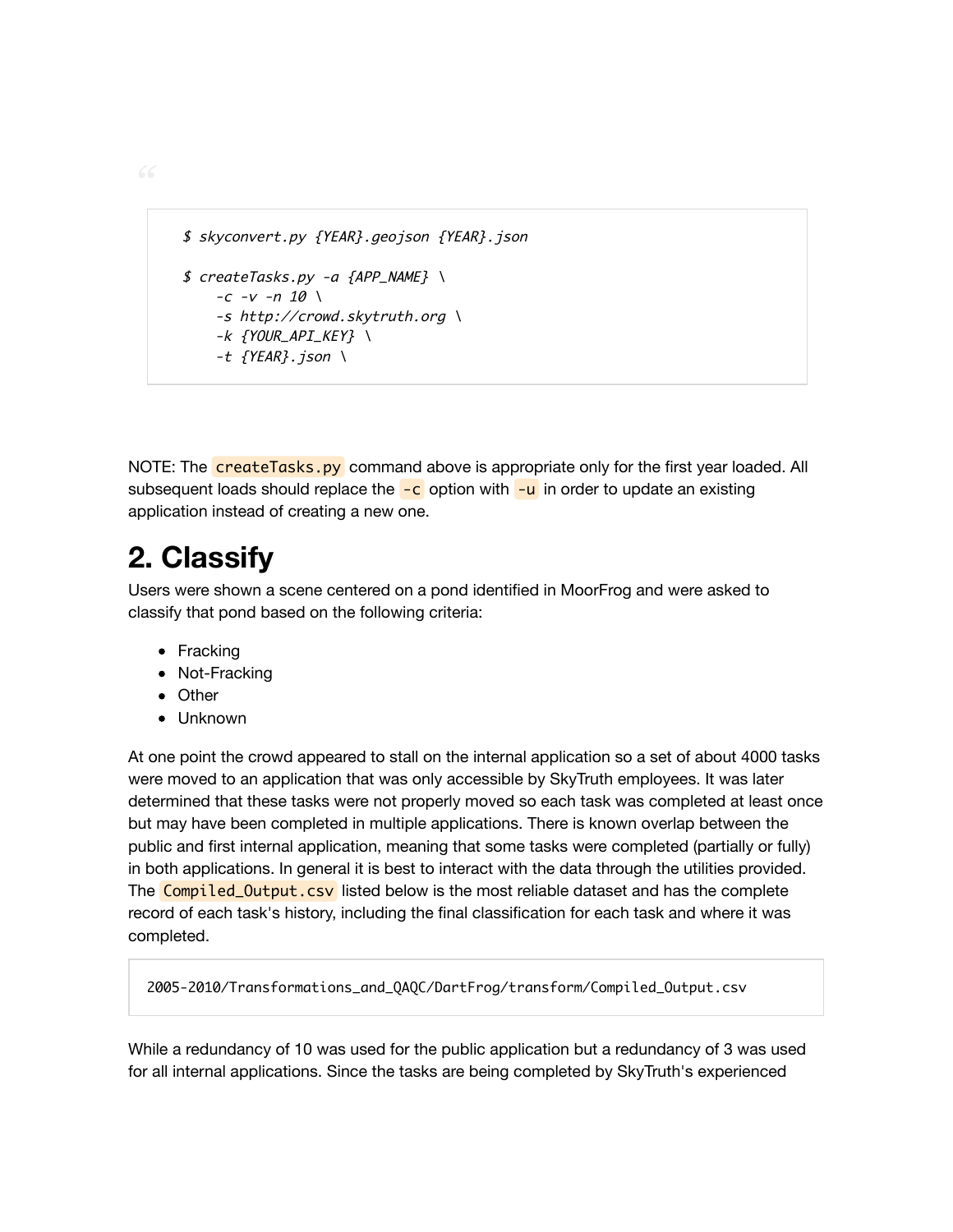image analysts a much lower redundancy can be used since the crowd is far more trustworthy. The lower redundancy also allows for the tasks to completed much quicker since they are being looked at fewer times.

A detailed explanation of each application can be found below.

### **Public Application**

The files in **public** are directly exported from the application presented to the public. This application was never fully completed by the crowd, so when working with the tasks it is important to understand that tasks from task json were only fully completed if there are  $> = 10$ task runs in the task run.json file.

#### **First Internal Application**

The files in **first-internal** were from the very first DartFrog internal application. The crowd stalled on the public application around the 50% mark so almost 4000 tasks were pulled out of the public app and moved to an internal application with a lower redundancy. PyBossa determines which task to show to a given user by looking at the redundancy. Tasks with a redundancy of 0 never need to be completed so PyBossa never gives them to a user. In order to essentially hide the 4000 tasks that were moved from the public application's users, their redundancy was to 0 by directly updating the tasks in PyBossa's database.

### **Final Internal Application**

The files in **final-internal** are a combination of tasks from public and first-internal. An error was discovered through examining the tasks and task runs from the Public and First Internal applications that caused some tasks to never be completed. Any task that was never fully completed in these applications was loaded into a new "Final Internal" application.

#### **Sweeper Internal Application**

The **task2shp.py** utility was used to convert each task.json and its matching task\_run.json file into a spatial format with a set of attributes explaining the crowd's selection and confidence level. If the crowd classified a pond as 'fracking' 8 times and 'other' 2 times, 80% of the crowd agreed. These attributes and agreement levels were used to identify which ponds needed to be re-examined one final time by SkyTruth employees. A total of 1280 ponds were placed into a sweeper application to resolve any ambiguity based on the following criteria:

For the public application, any pond with an agreement level < 80% and any pond that was confidently classified as 'unknown'

For the internal applications, any pond with an agreement level  $< 66\%$ .

For all applications, any pond where the crowd's response was evenly split across two or more choices.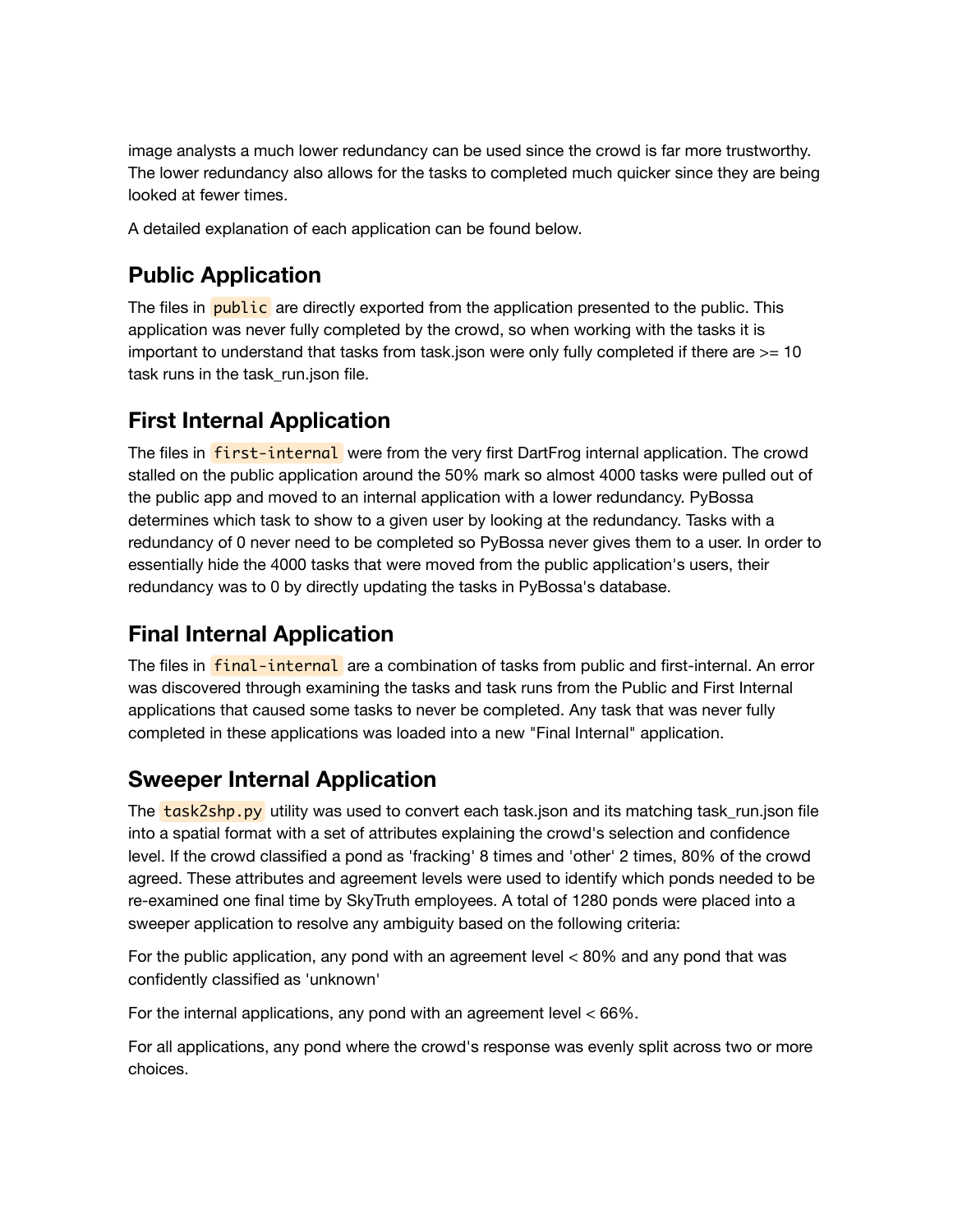### **Missing Internal Application**

After the four applications detailed above were completed, the dartfrog-taskCompiler.py utility was developed to stitch together a complete history for any given pond and to identify a final pond classification. Through developing this utility it was discovered that 221 tasks had never been completed in any application. These tasks were identified and completed in a final application.

## **3. Export Data**

Each DartFrog application's tasks are stored separately in the following locations:

Transformations\_and\_QAQC/DartFrog/tasks/public/task.json Transformations\_and\_QAQC/DartFrog/tasks/public/task\_run.json Transformations\_and\_QAQC/DartFrog/tasks/first-internal/task.json Transformations\_and\_QAQC/DartFrog/tasks/first-internal/task\_run.json Transformations\_and\_QAQC/DartFrog/tasks/final-internal/task.json Transformations\_and\_QAQC/DartFrog/tasks/final-internal/task\_run.json Transformations\_and\_QAQC/DartFrog/tasks/sweeper-internal/task.json Transformations\_and\_QAQC/DartFrog/tasks/sweeper-internal/task\_run.json Transformations\_and\_QAQC/DartFrog/tasks/missing/task.json Transformations\_and\_QAQC/DartFrog/tasks/missing/task\_run.json

## **4. Transform Data**

As with the previous applications, a  $\frac{task2$ shp.py utility exists to aggregate information into a single spatial file. The commands used are as follows: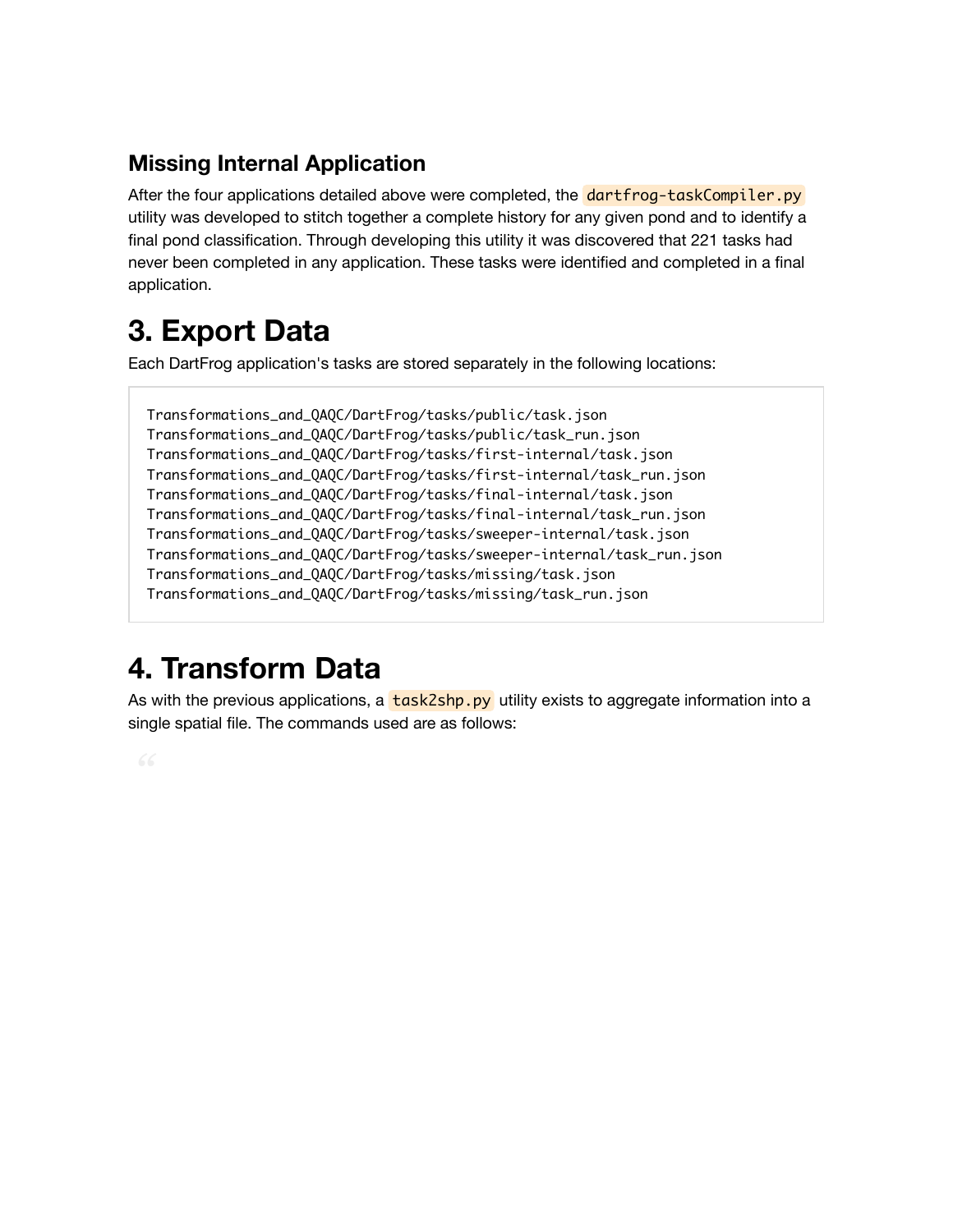| \$ ./Transformations_and_QAQC/DartFrog/bin/task2shp.py \             |  |  |  |  |
|----------------------------------------------------------------------|--|--|--|--|
| Transformations_and_QAQC/DartFrog/tasks/public/task.json\            |  |  |  |  |
| Transformations_and_QAQC/DartFrog/tasks/public/task_run.json\        |  |  |  |  |
| Transformations_and_QAQC/DartFrog/transform/public/stats/dartfrog-   |  |  |  |  |
| public-stats.shp                                                     |  |  |  |  |
| \$ ./Transformations_and_QAQC/DartFrog/bin/task2shp.py \             |  |  |  |  |
| Transformations_and_QAQC/DartFrog/tasks/first-internal/task.json\    |  |  |  |  |
| Transformations_and_QAQC/DartFrog/tasks/first-internal/task_run.json |  |  |  |  |
| V                                                                    |  |  |  |  |
| Transformations_and_QAQC/DartFrog/transform/first-                   |  |  |  |  |
| internal/stats/dartfrog-first-internal-stats.shp                     |  |  |  |  |
| \$ ./Transformations_and_QAQC/DartFrog/bin/task2shp.py \             |  |  |  |  |
| Transformations_and_QAQC/DartFrog/tasks/final-internal/task.json\    |  |  |  |  |
| Transformations_and_QAQC/DartFrog/tasks/final-internal/task_run.json |  |  |  |  |
| V                                                                    |  |  |  |  |
| Transformations_and_QAQC/DartFrog/transform/final-                   |  |  |  |  |
| internal/stats/dartfrog-final-internal-stats.shp                     |  |  |  |  |
| \$ ./Transformations_and_QAQC/DartFrog/bin/task2shp.py \             |  |  |  |  |
| Transformations_and_QAQC/DartFrog/tasks/sweeper-internal/task.json\  |  |  |  |  |
| Transformations_and_QAQC/DartFrog/tasks/sweeper-                     |  |  |  |  |
| internal/task_run.json\                                              |  |  |  |  |
| Transformations_and_QAQC/DartFrog/transform/sweeper-                 |  |  |  |  |
| internal/stats/dartfrog-sweeper-internal-stats.shp                   |  |  |  |  |
| \$ ./Transformations_and_QAQC/DartFrog/bin/task2shp.py \             |  |  |  |  |
| Transformations_and_QAQC/DartFrog/tasks/missing/task.json\           |  |  |  |  |
| Transformations_and_QAQC/DartFrog/tasks/missing/task_run.json\       |  |  |  |  |
| Transformations_and_QAQC/DartFrog/transform/missing/stats/dartfrog-  |  |  |  |  |
| missing-stats.shp                                                    |  |  |  |  |
|                                                                      |  |  |  |  |

The output file fields are as follows: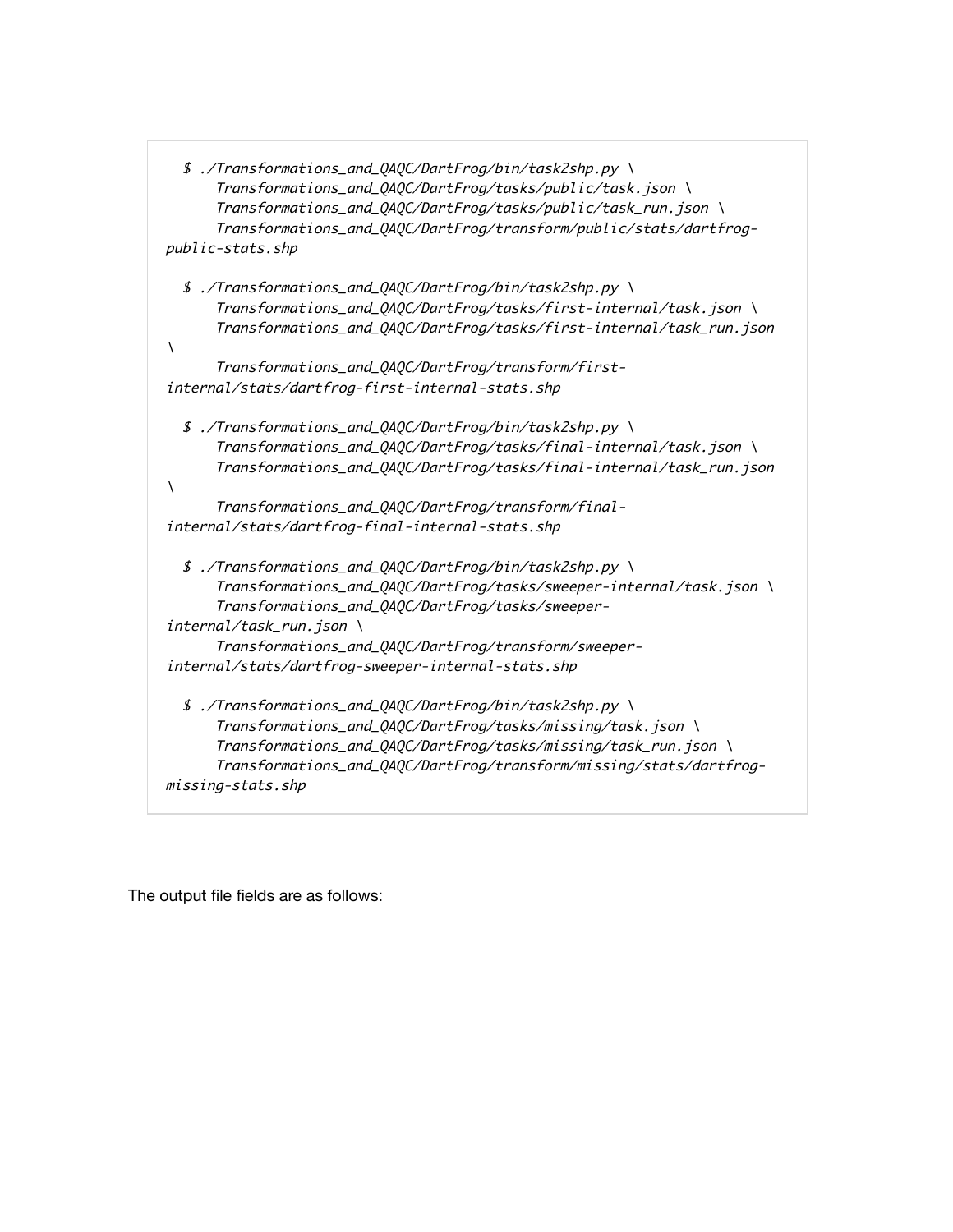```
id -> Task's ID as assigned by PyBossa
site_id -> SkyTruth assigned unique site ID
wms_url -> Link to image scene
county -> County name
year -> Imagery year
location \rightarrow Generated unique ID (lat + long + year)
n_unk_res -> Number of task runs where task was classified as 'unknown'
n_frk_res -> Number of task runs where task was classified as 'fracking'
n_oth_res -> Number of task runs where task was classified as 'other'
n_tot_res -> Number of times this task was completed
crowd_sel -> Classification with the highest number of selections or
class1|class2|etc. for ties
qaqc -> Used in the manual QAQC process
p_crd_a -> Percent of the crowd's responses that matched the crowd_sel field
p_s_crd_a -> Percentages for crowd_sel ties percent1|percent2|etc. or NULL if
there was no tie
```
Due to the inherent complexity at the task level, an additional **taskCompiler.py** utility is included to reconstruct a given task's history. Each row is a single task and each column contains information about that task for every application. If a task was never completed in an application, then the values for that application will be NULL. This utility outputs 3 files:



In order to construct these files a priority/hierarchy must be assigned to each application, meaning that if a task is completed in multiple applications the final values come from the most preferred application:

- 1. Missing
- 2. Sweeper
- 3. Final Internal
- 4. First Internal
- 5. Public

#### **Additional Notes**

The primary key between any given set of task.json and task\_run.json files is the id field in the task file and the  $\text{task_id}$  in the task run file. This is fine when working with one application's output but creates problems when working across applications. Since each task represents a pond in space-time, a unique location key can be generated from  $lat + long + year$ .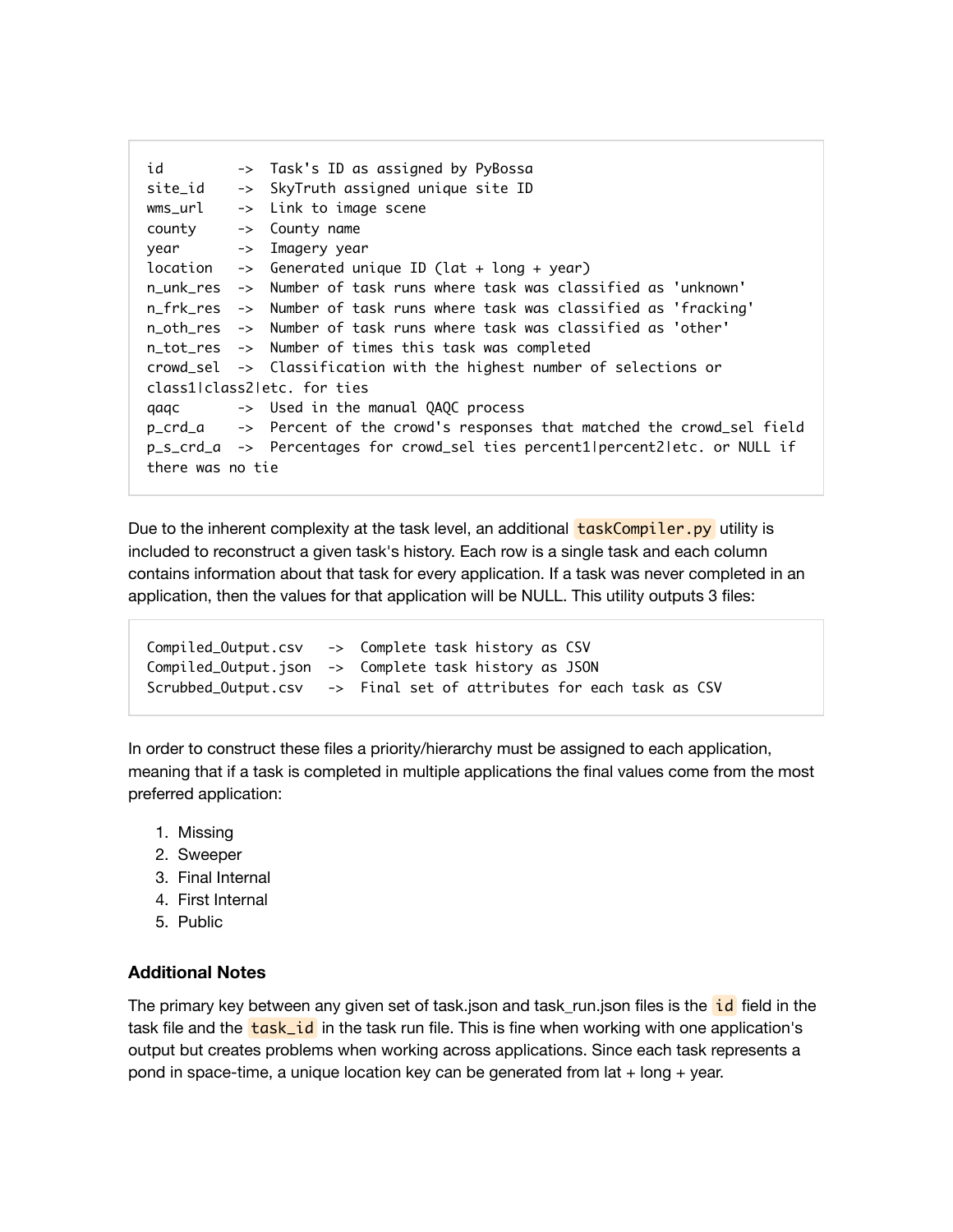This works without issue EXCEPT that the lat/long precision was altered on the tasks that were moved to the first internal application, so in order to get a good match all lat/long values were rounded (via Python's round() function) to the 8th decimal place when generating location keys. This worked but about 50 ponds have a location that could not be matched with anything so they were not included in any subsequent analyses. In order to get a list of the ponds, re-run the taskCompiler.py utility, which prints out errors every time it encounters one of these ponds.

#### **Fields**

Note that the fields are the same for each application except for a few characters pre-pended to the field name to denote which application they represent:

| location                                                                        |  | -> Location key as described above - generated on the fly        |  |  |
|---------------------------------------------------------------------------------|--|------------------------------------------------------------------|--|--|
| wms_url                                                                         |  | -> Final selection - WMS URL from task.json                      |  |  |
| lat                                                                             |  | -> Final selection - degree of latitude from task.json           |  |  |
| lng                                                                             |  | -> Final selection - degree of longitude from task.json          |  |  |
| year                                                                            |  | -> Final selection - year from task.json                         |  |  |
| county                                                                          |  | -> Final selection - county name from task.json                  |  |  |
| comp_loc                                                                        |  | -> Name of application the final attributes were selected from   |  |  |
| n frk res                                                                       |  | -> Number of times the crowd classified the pond as 'fracking'   |  |  |
| n oth res                                                                       |  | -> Number of times the crowd classified the pond as 'other'      |  |  |
| n unk res                                                                       |  | -> Number of times the crowd classified the pond as 'unknown'    |  |  |
| n tot res                                                                       |  | -> Total number of times a member of the crowd examined the task |  |  |
| (AKA the redundancy)                                                            |  |                                                                  |  |  |
| crowd sel<br>-> The classification the crowd chose for the pond                 |  |                                                                  |  |  |
| p_crd_a<br>-> Percent of the crowd's responses that matched the crowd_sel field |  |                                                                  |  |  |
| p_s_crd_a -> Percentages for crowd_sel ties percent1 percent2 etc. or NULL if   |  |                                                                  |  |  |
| there was no tie                                                                |  |                                                                  |  |  |

Each application's attributes are denoted with a few leading characters:

```
p_ -> Public (note that p_crd_a and p_s_crd_a will start with p_p_)
fi_ -> First Internal
fn_ -> Final Internal
sw_ -> Sweeper
mt_ -> Missing Tasks
```
## **6. Sample Data**

The sampling routine was similar to the previous applications, however there are 5 applications and 3 years to sample from. Samples were split into applications and years with 100 samples for the public application and 50 for each internal. The QGIS random sample bug was also handled similarly to the previous applications. The sampling for this phase served a slightly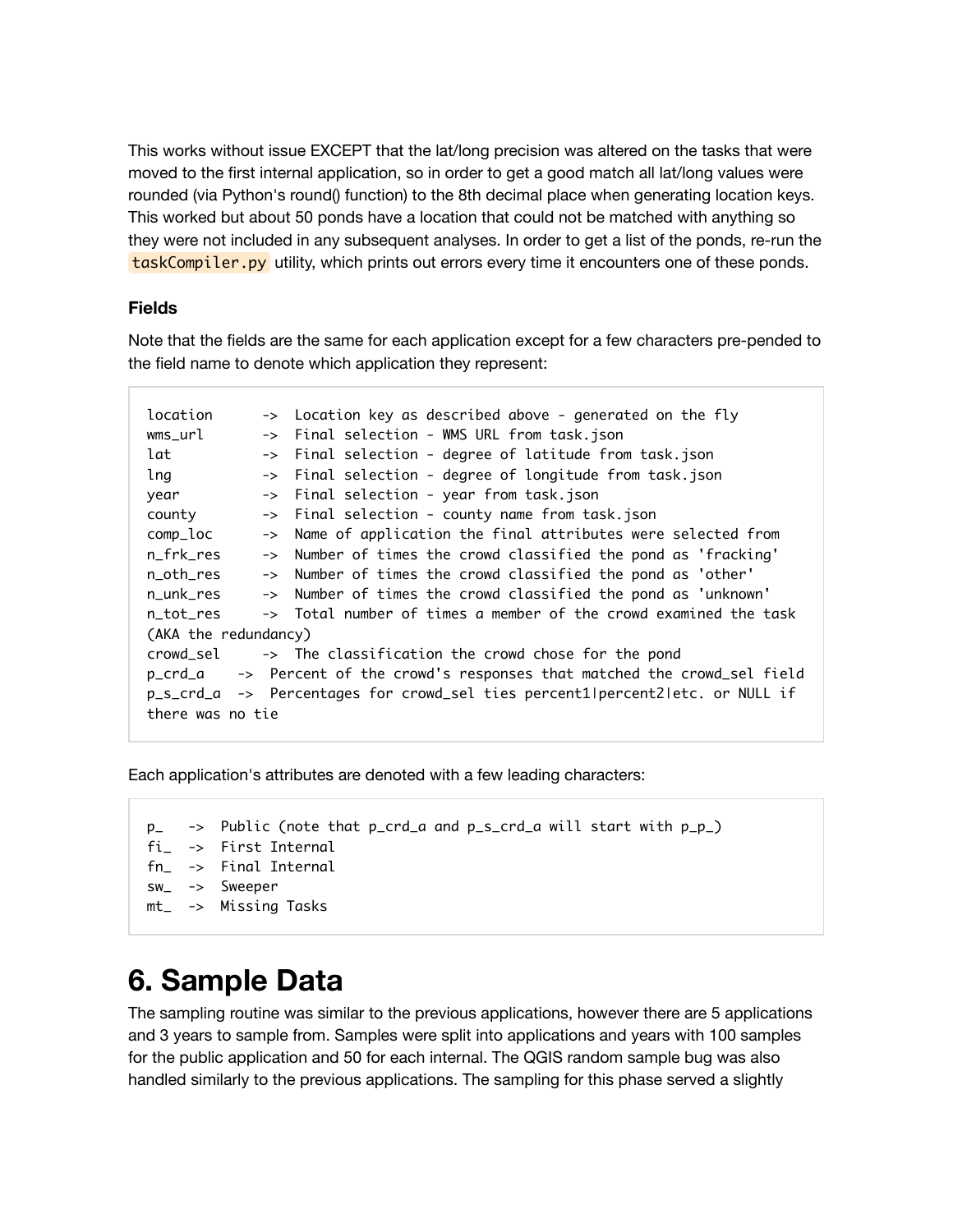different purpose as the output from DartFrog would be used as the input for the Digitizer, which is where we get one polygon representing each pond, but the Digitizer also serves as the last location where a human can look at a site and determine whether or not it is actually a fracking related pond. The goal of this round of sampling was to identify exactly what should go into the digitizer (without creating too much work for the digitizing analyst) so some initial data exploration was performed to determine whether or not the crowd agreement levels could be used as a threshold for determining which ponds are loaded into the digitizer. The threshold for the internal applications was determined to be 66% and 80% for the public application. The queries and exports are as follows: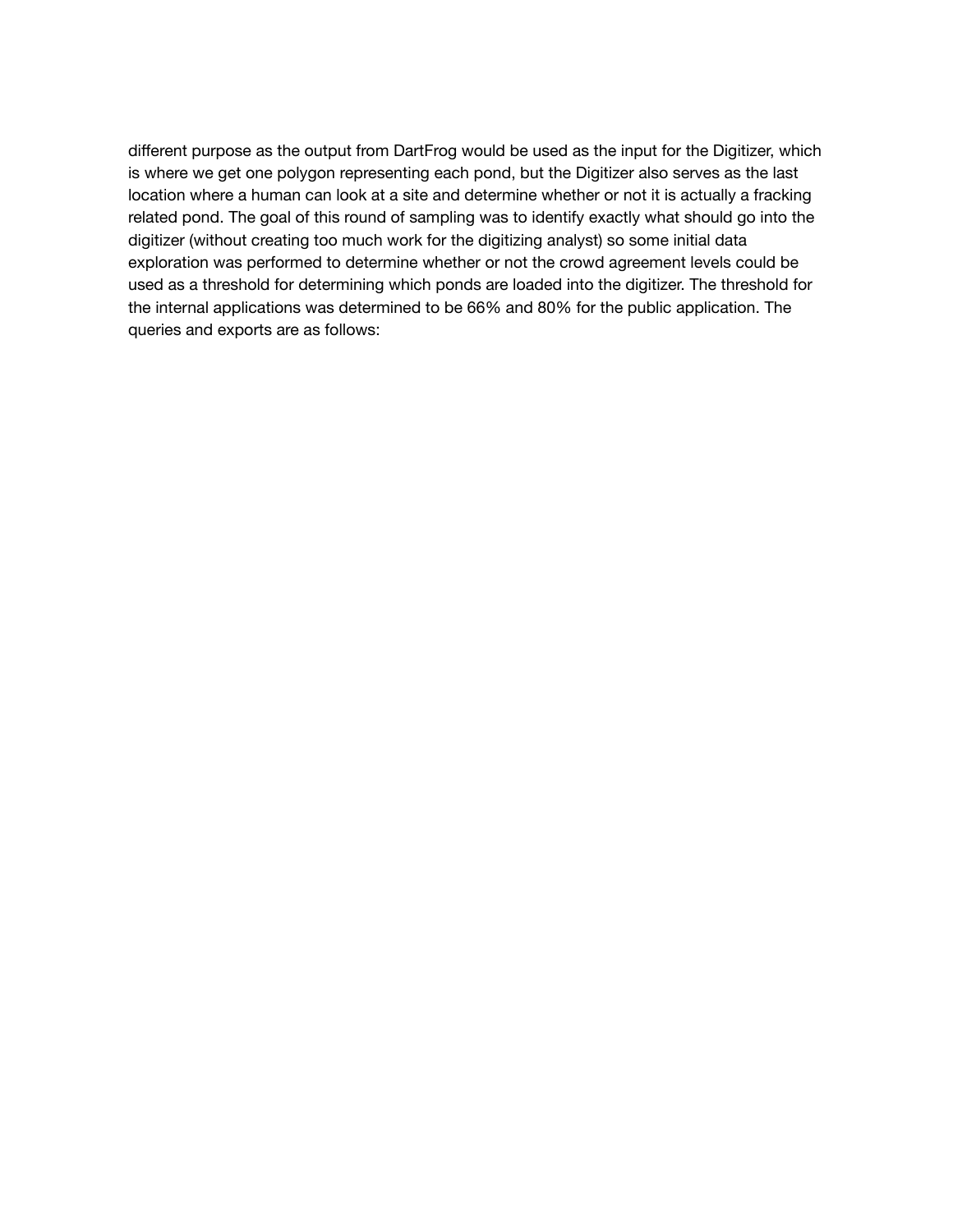```
Transformations_and_QAQC/DartFrog/transform/public/stats/dartfrog-public-
stats.shp
    "p_{crd_a" > = 80 AND "n_{tot_re_s" > = 10 AND "year" = 2008 ->
Transformations_and_QAQC/DartFrog/sampling/query/dartfrog-public-2008.shp
     "p_crd_a" >= 80 AND "n_tot_res" >= 10 AND "year" = 2010 -> 
Transformations_and_QAQC/DartFrog/sampling/query/dartfrog-public-2010.shp
Transformations_and_QAQC/DartFrog/transform/first-internal/stats/dartfrog-first-
internal-stats.shp
    "p_{crd_a" > = 66 AND "year" = 2005 ->
Transformations_and_QAQC/DartFrog/sampling/query/dartfrog-first-internal-
2005.shp
    "p_{crd_a" > = 66 AND "year" = 2008 ->
Transformations_and_QAQC/DartFrog/sampling/query/dartfrog-first-internal-
2008.shp
     "p_crd_a" >= 66 AND "year" = 2010 -> 
Transformations_and_QAQC/DartFrog/sampling/query/dartfrog-first-internal-
2010.shp
Transformations_and_QAQC/DartFrog/transform/final-internal/stats/dartfrog-final-
internal-stats.shp
    "p_{crd_a" > = 66 AND "year" = 2005 ->
Transformations_and_QAQC/DartFrog/sampling/query/dartfrog-final-internal-
2005.shp
     "p_crd_a" >= 66 AND "year" = 2008 -> 
Transformations_and_QAQC/DartFrog/sampling/query/dartfrog-final-internal-
2008.shp
    "p_{crd_a" > = 66 AND "year" = 2010 ->
Transformations_and_QAQC/DartFrog/sampling/query/dartfrog-final-internal-
2010.shp
Transformations_and_QAQC/DartFrog/transform/sweeper-internal/stats/dartfrog-
sweeper-internal-stats.shp
    "p_{crd_a" > = 66 AND "year" = 2005 ->
Transformations_and_QAQC/DartFrog/sampling/query/dartfrog-sweeper-internal-
2005.shp
    "p_{crd_a" > = 66 AND "year" = 2008 ->
Transformations_and_QAQC/DartFrog/sampling/query/dartfrog-sweeper-internal-
2008.shp
    "p_crd_a" >= 66 AND "year" = 2010 ->
Transformations_and_QAQC/DartFrog/sampling/query/dartfrog-sweeper-internal-
2010.shp
```
Additional Notes: \* 2005 Public has no random sample because all 2005 tasks were completed in the First Internal and Final Internal applications. \* 2010 Final Internal has no random sampling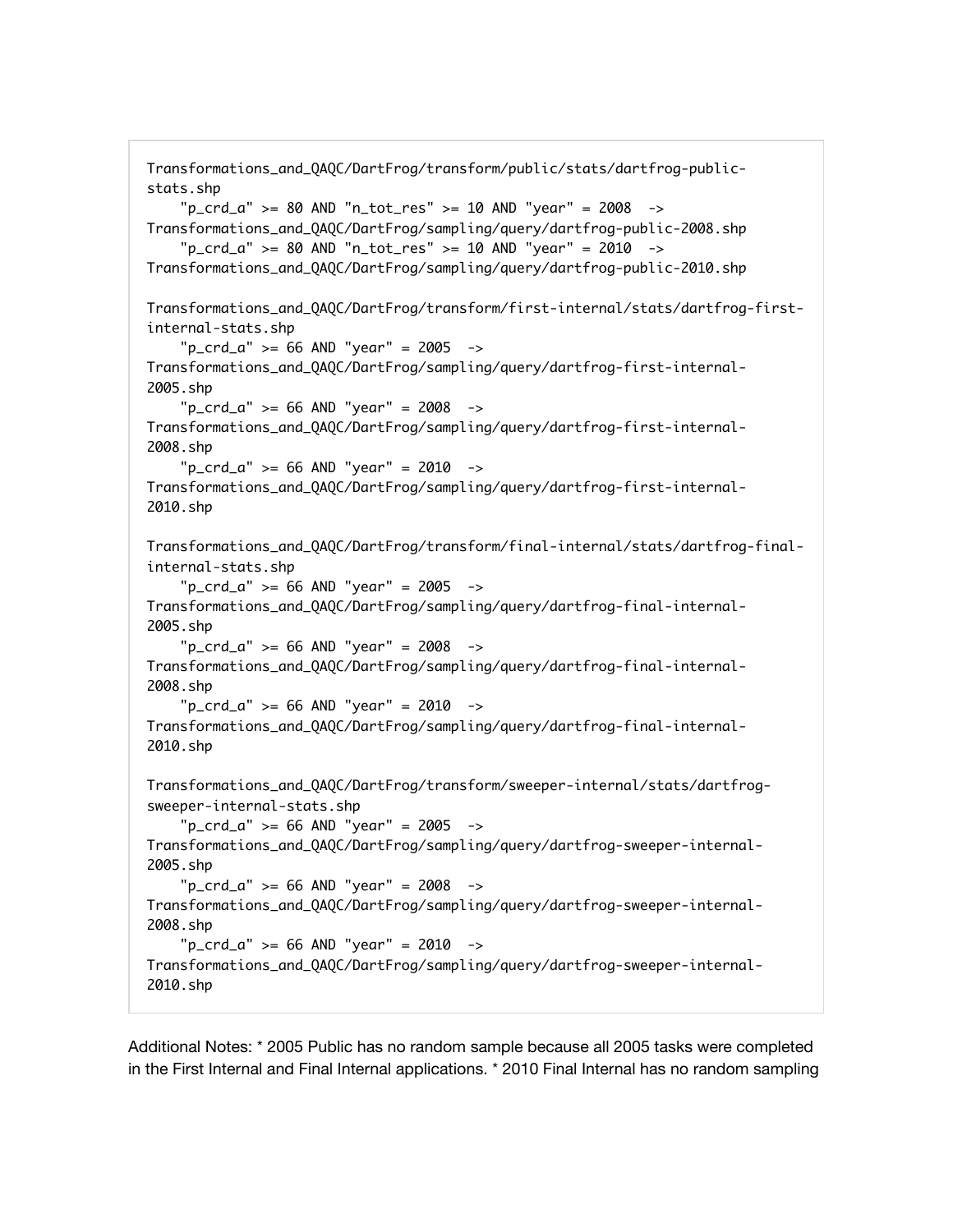because all of the 2010 tasks were completed in the Public or First Internal applications. \* The Missing Tasks were only examined once and did not need to be randomly sampled since the one response constitutes the final classification.

The manually examined files are located in the following locations:

Transformations\_and\_QAQC/DartFrog/sampling/2008/dartfrog-public-2008-sample-100.shp Transformations\_and\_QAQC/DartFrog/sampling/2010/dartfrog-public-2010-sample-100.shp Transformations\_and\_QAQC/DartFrog/sampling/2005/dartfrog-first-internal-2005 sample-50.shp Transformations\_and\_QAQC/DartFrog/sampling/2008/dartfrog-first-internal-2008 sample-50.shp Transformations\_and\_QAQC/DartFrog/sampling/2010/dartfrog-first-internal-2010 sample-50.shp Transformations\_and\_QAQC/DartFrog/sampling/2005/dartfrog-final-internal-2005 sample-50.shp Transformations\_and\_QAQC/DartFrog/sampling/2008/dartfrog-final-internal-2008 sample-50.shp Transformations\_and\_QAQC/DartFrog/sampling/2005/dartfrog-sweeper-internal-2005 sample-50.shp Transformations\_and\_QAQC/DartFrog/sampling/2008/dartfrog-sweeper-internal-2008 sample-50.shp Transformations\_and\_QAQC/DartFrog/sampling/2010/dartfrog-sweeper-internal-2010 sample-50.shp

### **Public Results**

Sample size: 100

2005 - NO SAMPLE (see above section) 2008 - Disagreed with 18 pond classifications - due to "fat fingering" the sample size was 99 instead of 100. 2010 - Disagreed with 10 pond classifications

### **First Internal Results**

Sample size: 50

2005 - Disagreed with 2 pond classifications 2008 - Disagreed with 5 pond classifications 2010 - Disagreed with 4 pond classifications

### **Final Internal Results**

Sample size: 50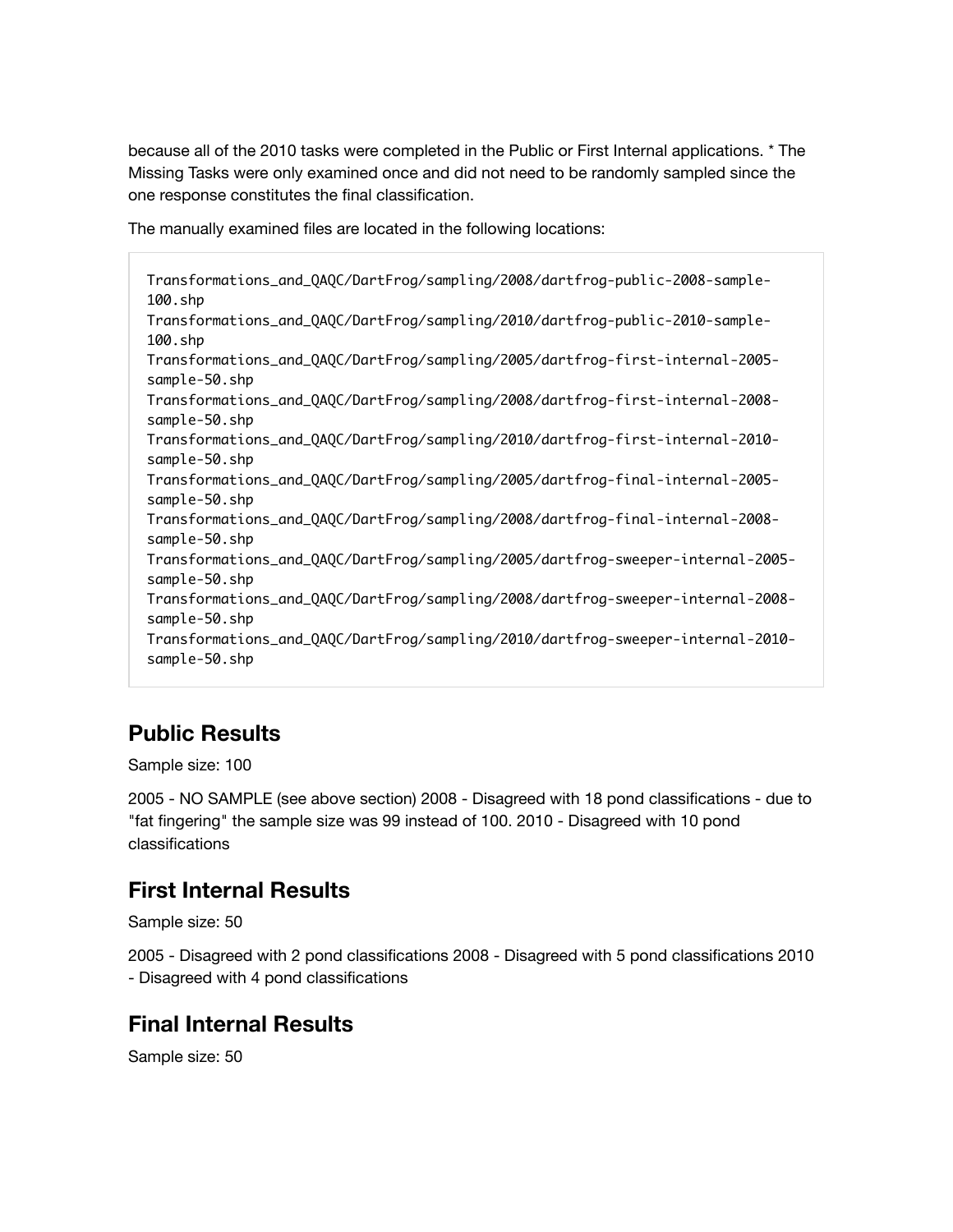2005 - Disagreed with 0 pond classifications 2008 - Disagreed with 0 pond classifications 2010 - NO SAMPLE (see above section)

#### **Sweeper Results**

Sample size: 50

2005 - Sampled all 6 sites - disagreed with 0 pond classifications 2008 - Disagreed with 6 pond classifications 2010 - Disagreed with 6 pond classifications

### **Missing Tasks Results**

NOT SAMPLED - See additional notes from **Sample Data** section above

# **Digitizer 2005-2010 Workflow**

In order to expedite the process all digitizing was completed internally by SkyTruth staff.

#### **General Description**

- 1. Identify, generate, and load input tasks
- 2. Digitize
- 3. Export data
- 4. Transform data
- 5. Resolve intersecting ponds
- 6. Sample Data

## **1. Identify, Generate, and Load Input Tasks**

Input tasks for the Digitizer were generated from DartFrog's output. Based on the sampling results and number of applications for DartFrog, a set of filters were determined in order to identify which tasks should be passed on to the digitizer. For tasks completed in the public application, any task classified as fracking with agreement level >= 80% was selected, and for all other application any task classified as fracking with an agreement level >= 66% was selected. In order to create the actual input JSON file, the **Compiled\_Output.csv** was loaded into QGIS and filtered to identify task ID's that should be Digitizer input tasks. The tasks corresponding to these ID's were then extracted from the **Compiled Output. json** file, loaded into their own JSON file, and uploaded to a new PyBossa application.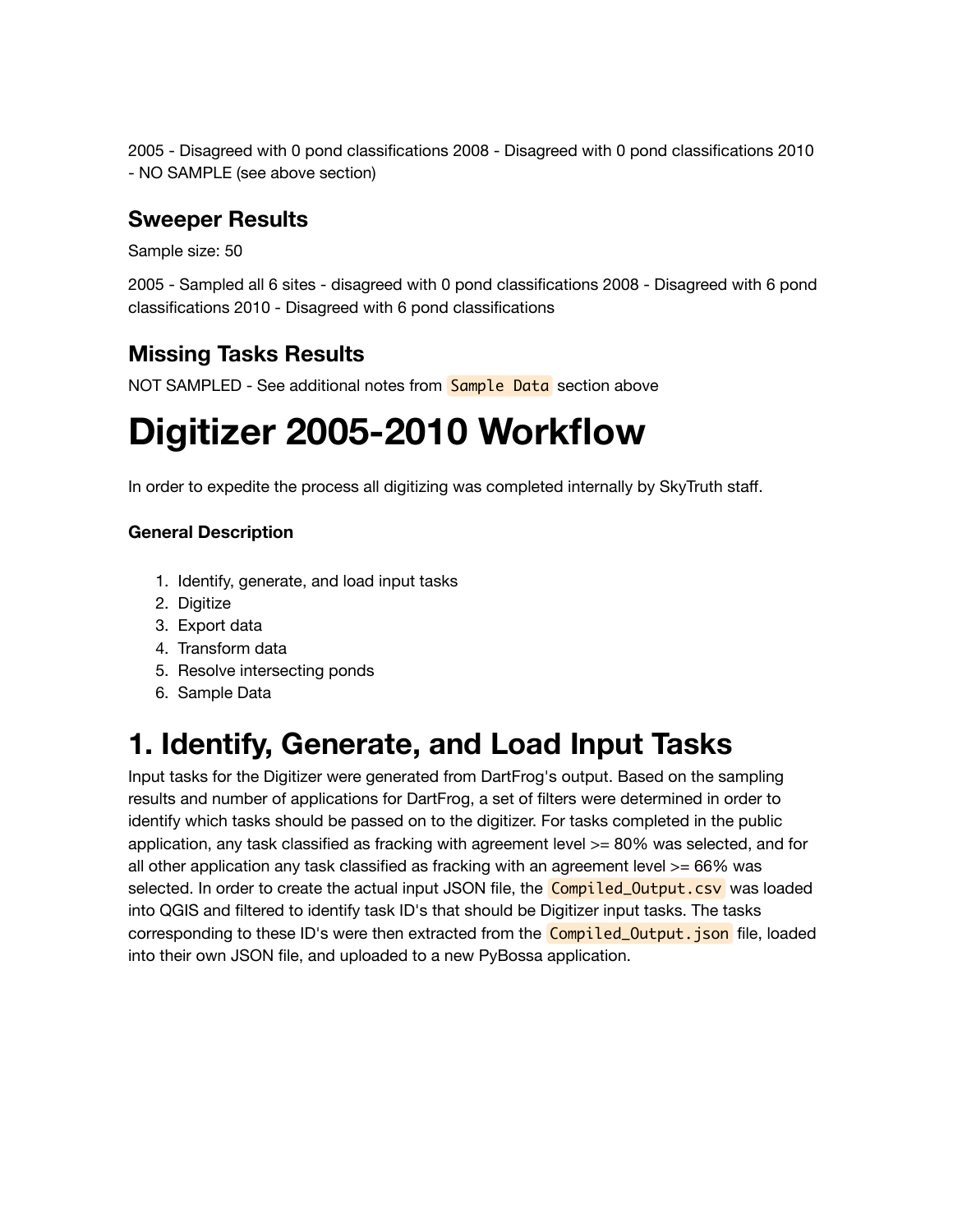```
2005-2010/Transformations_and_QAQC/DartFrog/transform/Compiled_Output.csv
Filter for tasks completed in the public application:
     "comp_loc" = 'public' AND "crowd_sel" = 'fracking' AND "p_crd_a" >= 80 AND
"n_tot_res" >= 10
Filter for tasks completed in any of the internal applications
     "comp_loc" != 'public' AND "crowd_sel" = 'fracking' AND "p_crd_a" >= 66
```
## **2. Digitize**

The final set of 896 ponds were loaded into a single application for digitizing with a redundancy of 1 and 4 actions: draw polygons and submit, skip pond, classify as unknown, and classify as not a fracking pond The analyst was instructed to digitize and classify tasks with an obvious answer, but skip any that were questionable or required a more in depth review. The ponds marked as skipped would then be loaded into a second digitizer and be reviewed by a panel of SkyTruth employees.

At around the 1/3 mark a bug was discovered in the digitizer that prevented multiple geometries from being recorded, which is not a problem for single ponds, but for multiple ponds in close proximity that are attached to a single clustered pond point, only the first drawn polygon was recorded. The solution to this problem involved two things: the analyst was instructed to now skip any multi-ponds while a patch was developed and deployed. The patch was successful but introduced an inconsistency in the output data by storing the polygons in a slightly different way than the original application. The difference is outlined in the code blocks below.

An additional bug was discovered around the 2/3 mark that was preventing any selection from being recorded if the triangle on the submit button was clicked. This bug was quickly patched.

After the initial digitizing pass, some ponds required a second pass. Initially this second pass was only expected to include ponds the analyst skipped, but due to the two discovered bugs, the second pass contained ponds with the following characteristics: ponds that were skipped and ponds lacking a selection key. The 181 ponds marked for re-examination were loaded and examined by a panel without issue.

Only the task\_run.json file from the first digitizer exhibits inconsistencies. The output from the final application uses the patched structure.

#### **Digitizer Bug: Original Info Key**

NOTE: Each list of vertexes is nested within an additional unused list 'info': {'done': {'tasks': 1}, 'selection': 'done', 'shape': {'coordinates': [[[-79.77771873394, 40.129319804207], [-79.777383349799, 40.1294248643],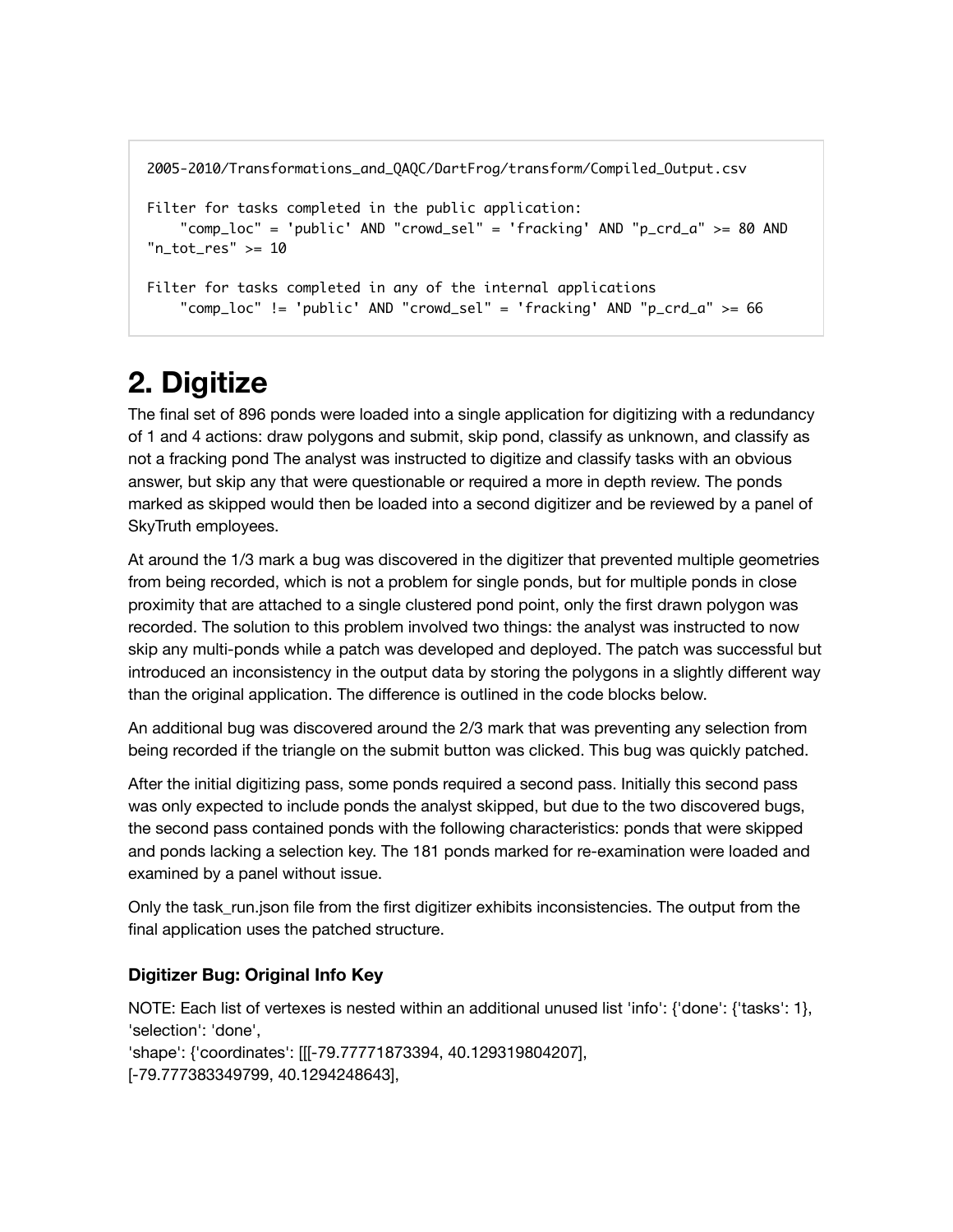[-79.777173229614, 40.12900462393], [-79.777534878778, 40.128887441519], [-79.77771873394, 40.129319804207]]], 'type': 'Polygon'}, 'timings': {'presentTask': 231250, 'reportAnswer': 231596}}

#### **Digitizer Bug: Patched Info Key**

For sites with a single pond, the shapes key contains a list with a single element.

NOTE: Each list of vertices is nested within an additional unused list 'info': {'done': {'tasks': 1}, 'selection': 'done', 'shapes': [{'coordinates': [[[-77.916892032231, 41.871592973047], [-77.916578816183, 41.871451459773], [-77.916582589871, 41.871385420245], [-77.916725989989, 41.871228812221], [-77.917103358721, 41.871421270274], [-77.916935429635, 41.871592973047], [-77.916892032231, 41.871592973047]]], 'type': 'Polygon'}, {'coordinates': [[[-77.917186379842, 41.87189298119], [-77.916944863854, 41.871753354759], [-77.916956184916, 41.8716816547], [-77.917199587748, 41.871485422959], [-77.917450537955, 41.871694862605], [-77.917235437778, 41.871906189095], [-77.917186379842, 41.87189298119]]], 'type': 'Polygon'}], 'timings': {'presentTask': 73966, 'reportAnswer': 74292}}

## **3. Export Data**

Due to bugs in the digitizer, the tasks were completed in two applications, **first-review** and final-review . The data was exported and stored in the following locations:

```
Transformations_and_QAQC/Digitizer/tasks/first-review/task.json
Transformations_and_QAQC/Digitizer/tasks/first-review/task_run.json
Transformations_and_QAQC/Digitizer/tasks/final-review/task.json
Transformations_and_QAQC/Digitizer/tasks/final-review/task_run.json
```
## **4. Transform Data**

Similar to the previous applications, a  $\frac{task2shp.py}{s}$  utility is included to handle all the necessary transforms and data aggregations. The output data structure is similar to the other utilities that serves the same purpose but the features are polygons representing ponds. The input data is slightly different in that the other  $\frac{task2shp.py}{task2shp.py}$  utilities require both the task.json and task run.json, this one ONLY takes a modified task run.json file. The next steps prepare that file for processing.

Before running the task2shp.py utility, a few pre-processing steps must be done. The first takes the task\_run.json and adds all the associated task.json attributes to each task run: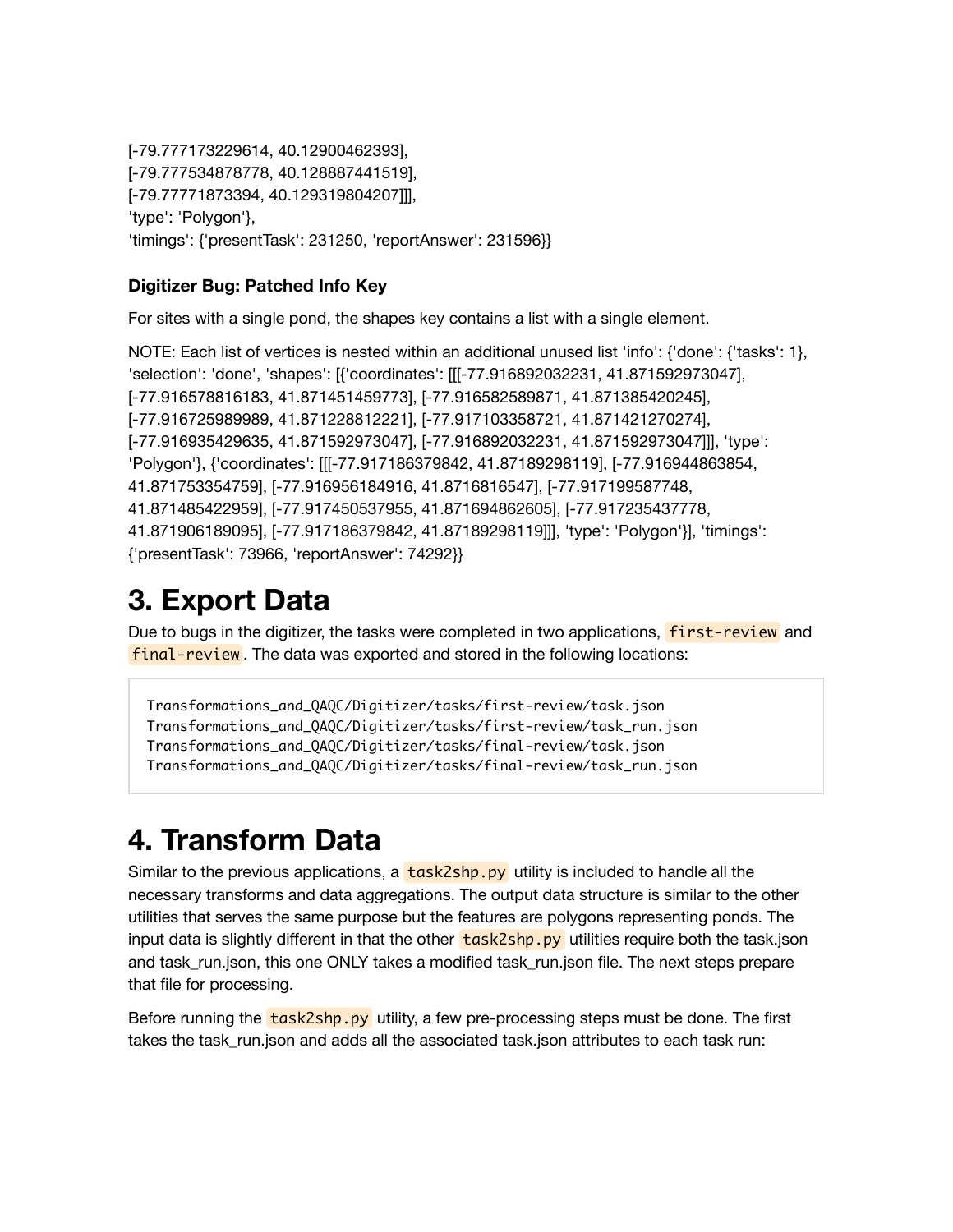\$ ~/GitHub/CrowdProjects/bin/mergeExport.py \ Transformations\_and\_QAQC/Digitizer/tasks/first-review/task.json \ Transformations\_and\_QAQC/Digitizer/tasks/first-review/task\_run.json\ Transformations\_and\_QAQC/Digitizer/transform/first-review/tasks-withadded-fields/task\_run\_added\_fields.json \$ ~/GitHub/CrowdProjects/bin/mergeExport.py \ Transformations\_and\_QAQC/Digitizer/tasks/final-review/task.json \ Transformations\_and\_QAQC/Digitizer/tasks/final-review/task\_run.json \ Transformations\_and\_QAQC/Digitizer/transform/final-review/tasks-with-

```
added-fields/task_run_added_fields.json
```
Additionally, a classification field was added to the task.json and task\_run.json to note which digitizer it passed through.

NOTE: The overwrite flag on two of the commands is to allow the utility to add the field to the file in place.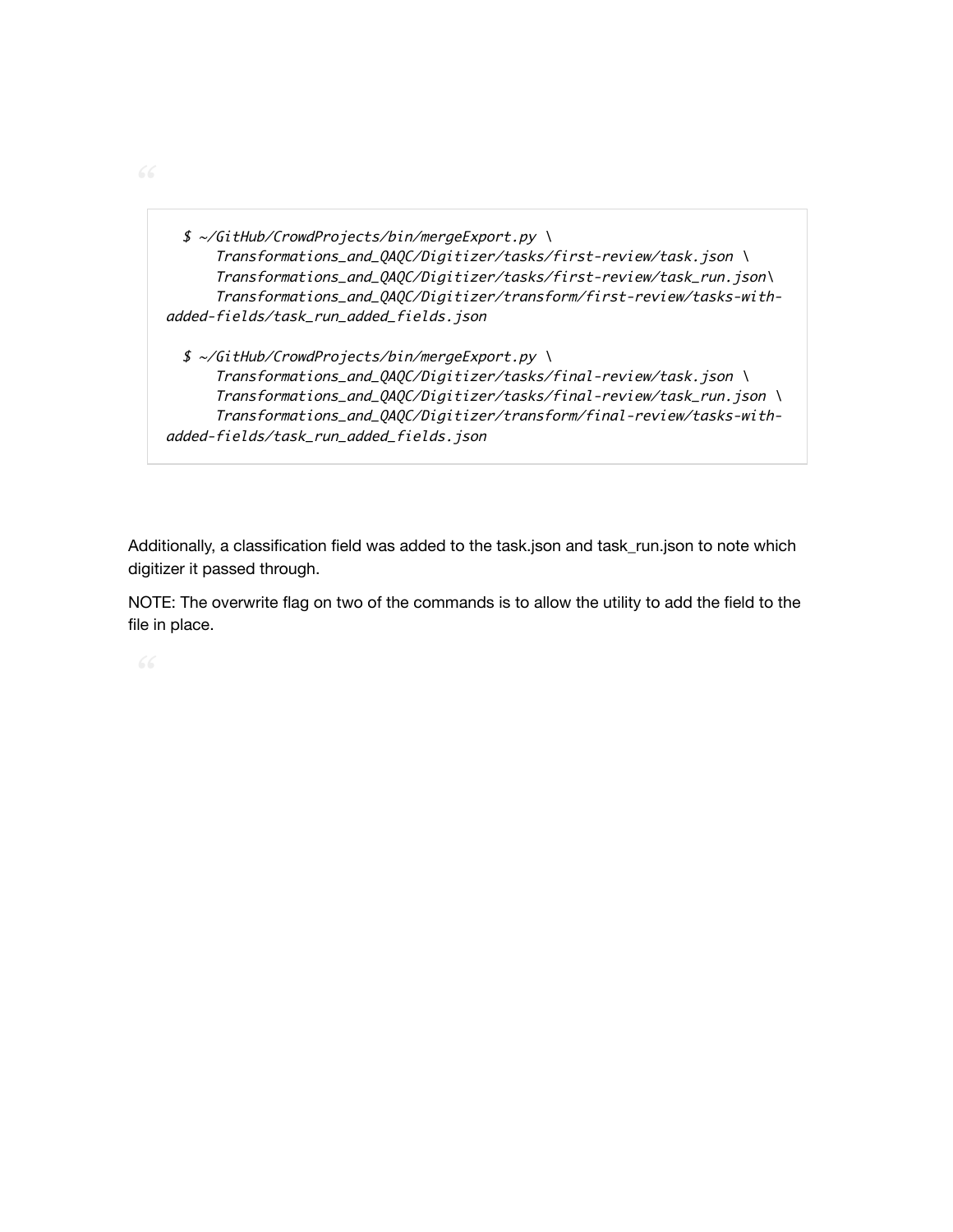```
 $ ~/GitHub/CrowdProjects/bin/editJSON.py \
       -a class=first \
       Transformations_and_QAQC/Digitizer/tasks/first-review/task.json \
       Transformations_and_QAQC/Digitizer/transform/first-review/tasks-with-
added-fields/task_added_fields.json
   $ ~/GitHub/CrowdProjects/bin/editJSON.py \
      --overwrite \setminus -a class=first \
       Transformations_and_QAQC/Digitizer/transform/first-review/tasks-with-
added-fields/task_run_added_fields.json \
       Transformations_and_QAQC/Digitizer/transform/first-review/tasks-with-
added-fields/task_run_added_fields.json
  $ \sim/GitHub/CrowdProjects/bin/editJSON.py \
      -a class=final \setminus Transformations_and_QAQC/Digitizer/tasks/final-review/task.json \
       Transformations_and_QAQC/Digitizer/transform/final-review/tasks-with-
added-fields/task_added_fields.json
   $ ~/GitHub/CrowdProjects/bin/editJSON.py \
      --overwrite \setminus -a class=final \
       Transformations_and_QAQC/Digitizer/transform/final-review/tasks-with-
added-fields/task_run_added_fields.json \
       Transformations_and_QAQC/Digitizer/transform/final-review/tasks-with-
added-fields/task_run_added_fields.json
```
Tasks that were completed in both applications will be manually resolved later so the task.json and task\_run.json can now be combined. The previous step added a classification field that can be used to determine which application a given task or task run came from.

 $$ \sim$ /GitHub/CrowdProjects/bin/mergeFiles.py \ Transformations\_and\_QAQC/Digitizer/transform/first-review/tasks-withadded-fields/task\_run\_added\_fields.json \ Transformations\_and\_QAQC/Digitizer/transform/final-review/tasks-withadded-fields/task\_run\_added\_fields.json \ Transformations\_and\_QAQC/Digitizer/derivativedata/Merged\_Task\_Runs.json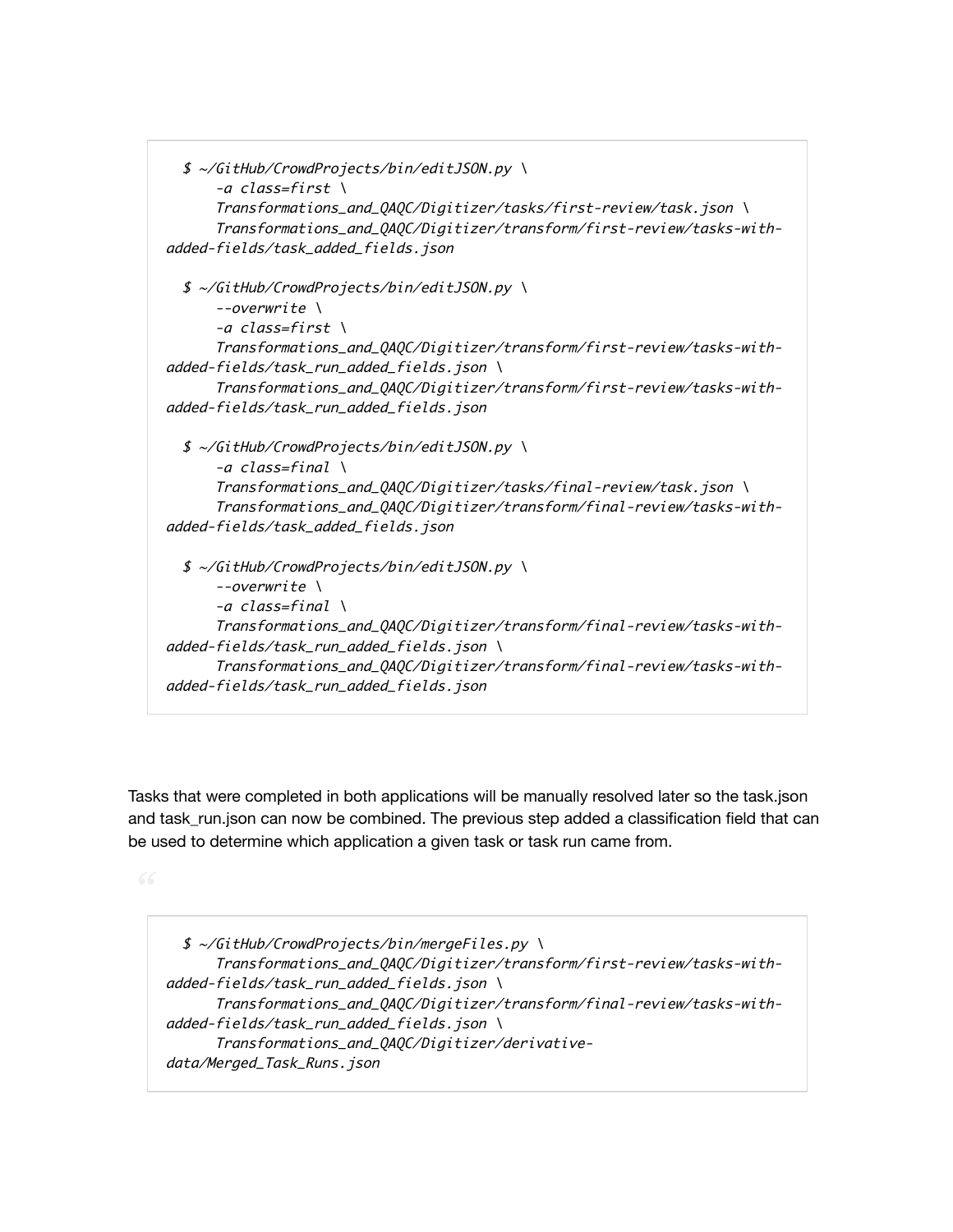Now that the task run files have been combined the data can be handed off to the task2shp.py utility, which converts the JSON to pond polygons with attributes.

```
 $ Transformations_and_QAQC/Digitizer/bin/task2shp.py \
       --process-extra-fields \
       Transformations_and_QAQC/Digitizer/derivative-
data/Merged_Task_Runs.json\
       Transformations_and_QAQC/Digitizer/derivative-data/deliverable-ponds-
candidate.shp
```
While the input for task2shp.py is slightly different than the other utilities, the output fields are similar:

```
selection -> Unused and included by mistake
task_id -> PyBossa assigned task_id from task_run.json (matches
task.json['task_id'])
intersect -> Says if this pond intersects with another - used during the
QAQC/resolution step
comp_loc -> Which DartFrog application this pond was classified in
crowd_sel -> Classification with the highest number of selections or
class1|class2|etc. for ties
county -> County name
state -> State name
year -> Imagery year
location -> Generated unique ID (lat + long + year)
area_m -> Pond area in meters
delete -> Used during the QAQC/resolution step
```
## **5. Resolve Intersecting Ponds**

Due to the nature of the data and the bugs discovered in the digitizer application, some ponds intersect other ponds in the file. In some cases this intersection is caused by the pond existing for multiple years, but some ponds were actually digitized twice. All of the ponds marked as intersecting with another feature were manually examined and marked for deletion, but only if it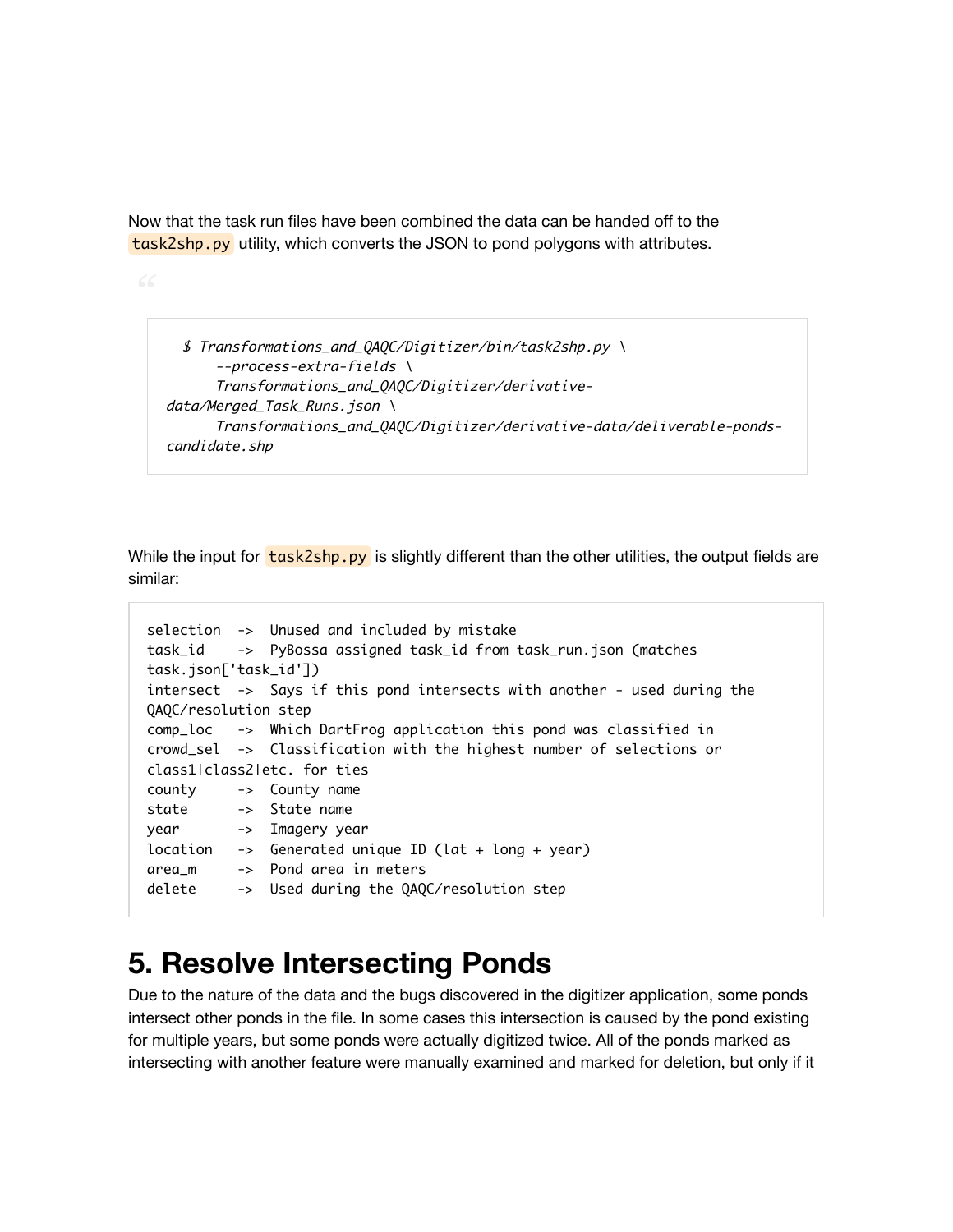was digitized twice. Of the ponds that were digitized twice, some were digitized in both the first and final applications and some were digitized twice in a single application. For ponds that were digitized in both applications the pond digitized in the first application was marked for deletion and the pond digitized in the second was kept. For ponds that were digitized twice in a single application, an analyst examined both to determine which should be kept.

## **6. Sample Data**

A random subsample of 100 digitized ponds were manually examined to verify both the data transformations explained above and the quality of the data. The main goal was to ensure that the attributes were properly copied from the merged task run.json to the proper pond. Imagery was also used to verify the geometry. No issues were encountered.

# **FrackFinder PA 2013**

# **Source Data**

The source data for 2013 was collected and processed exactly like 2005-2010, except a more inclusive filter was applied to include any clustered site where at least one associated permit was for an unconventional well within years of 2005-2013. This means that all of the permits examined in FrackFinder 2005-2010 were examined again in FrackFinder 2013 against the 2013 imagery. This helps build a more complete history for any given site.

The task creation method and application were used from 2005-2010.

# **Tadpole 2013 Workflow**

### **General Description**

- 1. Download tasks
- 2. Transform data
- 3. Sample/QAQC

## **1. Download Data**

The data was split between two different applications, public and internal, each containing half of the Tadpole input tasks. The exported tasks and task runs were placed in: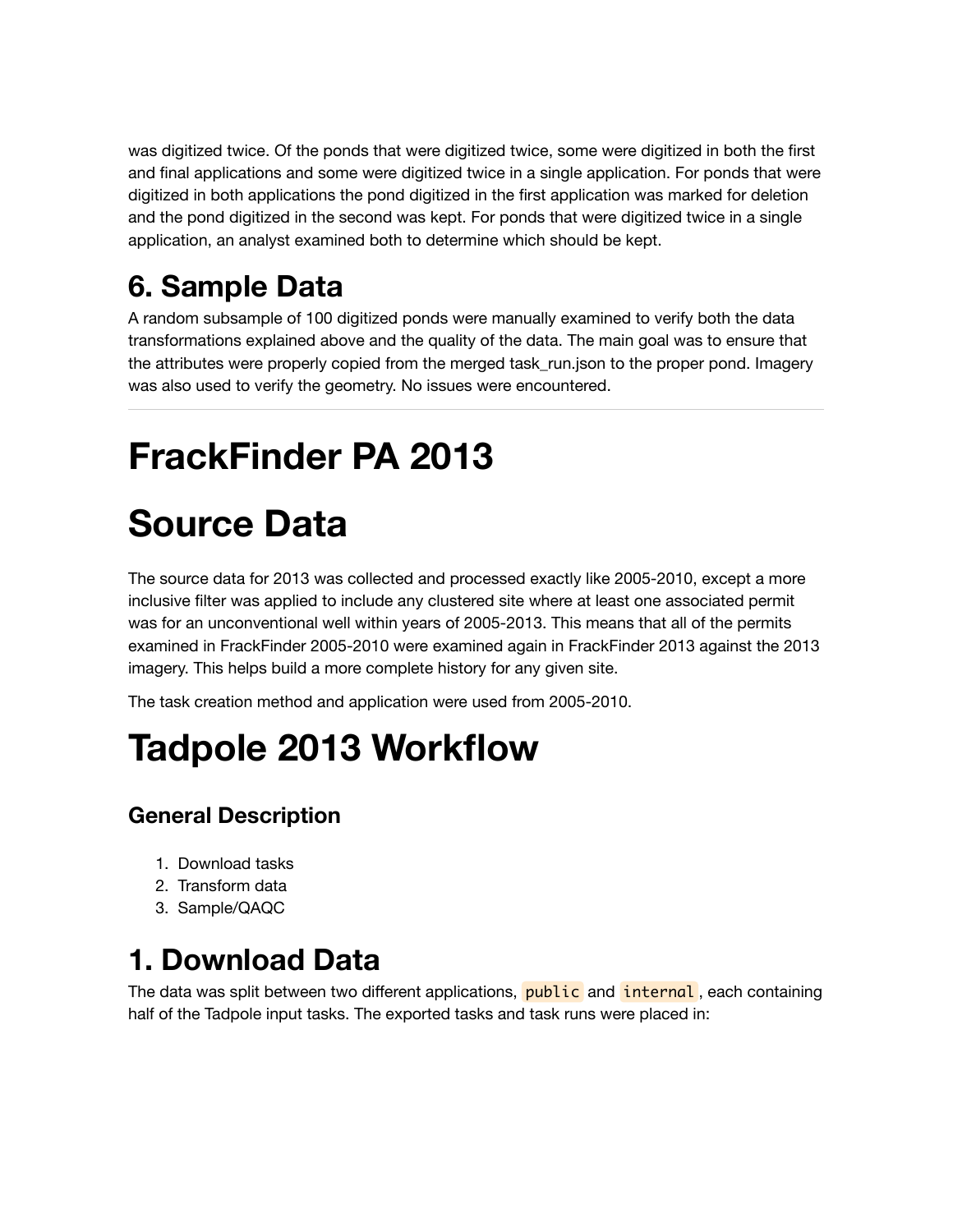```
Transformations_and_QAQC/Tadpole/tasks/public/task.json
Transformations_and_QAQC/Tadpole/tasks/public/task_run.json
Transformations_and_QAQC/Tadpole/tasks/internal/task.json
Transformations_and_QAQC/Tadpole/tasks/internal/task_run.json
```
## **2. Transform Data**

Since all tasks were only completed in one location the data can be combined, however we want to be able to know where each task came from so a classification was added in the ST\_source field.

```
 $ ~/GitHub/CrowdProjects/bin/editJSON.py \
       -a ST_source=public
Transformations_and_QAQC/Tadpole/tasks/public/task.json \
       Transformations_and_QAQC/Tadpole/tasks/added_fields/public/added-
fields-task.json
   $ ~/GitHub/CrowdProjects/bin/editJSON.py \
       -a ST_source=public \
       Transformations_and_QAQC/Tadpole/tasks/public/task_run.json \
       Transformations_and_QAQC/Tadpole/tasks/added_fields/public/added-
fields-task_run.json
  $ ~/CrowdProjects/bin/editJSON.py \
       -a ST_source=internal \
       Transformations_and_QAQC/Tadpole/tasks/internal/task.json \
       Transformations_and_QAQC/Tadpole/tasks/added_fields/internal/added-
fields-task.json
   $ ~/CrowdProjects/bin/editJSON.py \
       -a ST_source=internal \
       Transformations_and_QAQC/Tadpole/tasks/internal/task_run.json \
       Transformations_and_QAQC/Tadpole/tasks/added_fields/internal/added-
fields-task_run.json
```
After adding the source field, the data was combined into a single task.json and task\_run.json: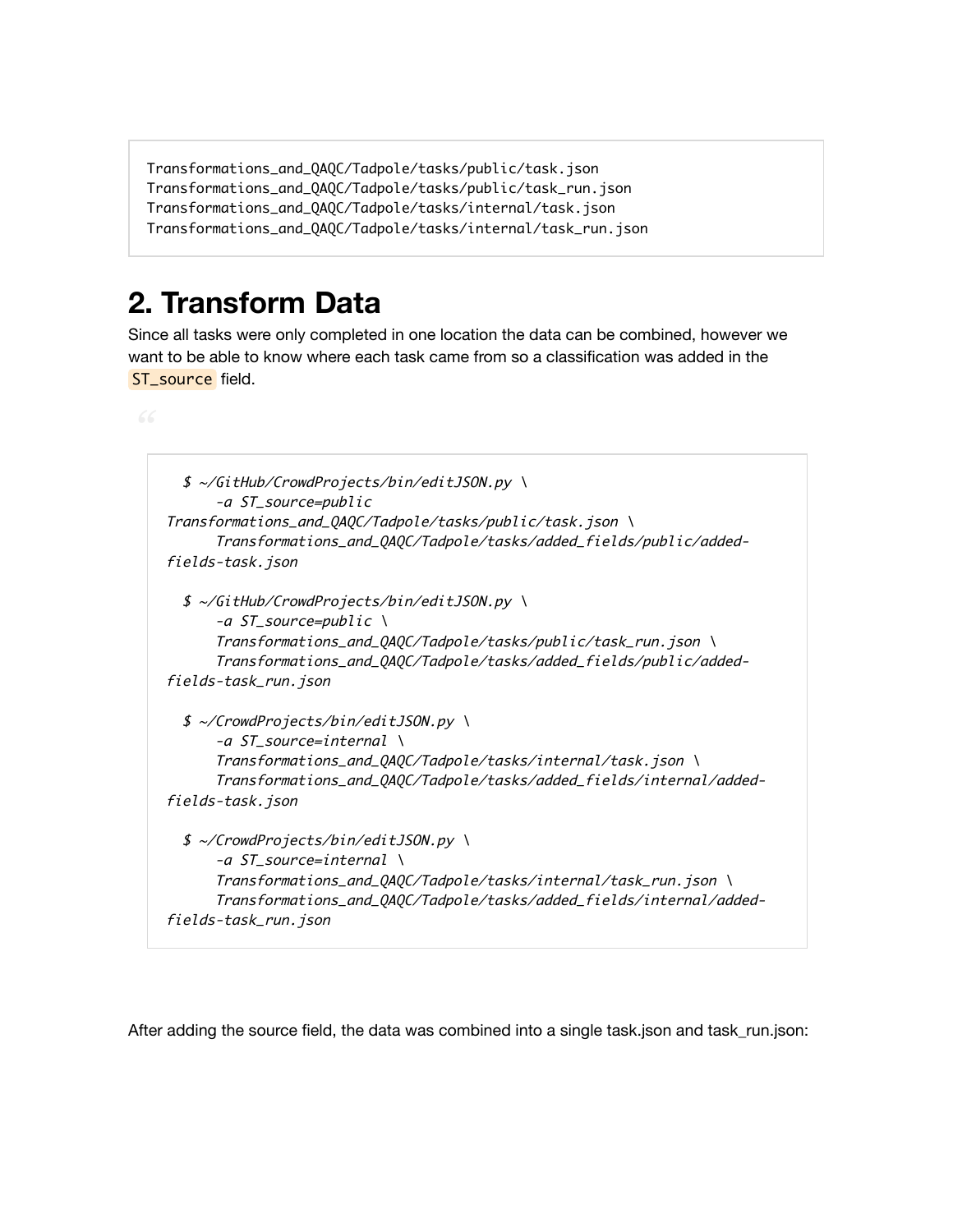\$ ~/GitHub/CrowdProjects/bin/mergeFiles.py \ Transformations\_and\_QAQC/Tadpole/tasks/added\_fields/public/addedfields-task.json  $\setminus$  Transformations\_and\_QAQC/Tadpole/tasks/added\_fields/internal/addedfields-task.json \ Transformations\_and\_QAQC/Tadpole/tasks/combined-task.json \$ ~/GitHub/CrowdProjects/bin/mergeFiles.py \ Transformations\_and\_QAQC/Tadpole/tasks/added\_fields/public/addedfields-task\_run.json  $\setminus$  Transformations\_and\_QAQC/Tadpole/tasks/added\_fields/internal/addedfields-task\_run.json  $\setminus$ Transformations\_and\_QAQC/Tadpole/tasks/combined-task\_run.json

These combined files can now be converted into a single shapefile:

 \$ ./Transformations\_and\_QAQC/Tadpole/bin/task2shp.py \ Transformations\_and\_QAQC/Tadpole/tasks/combined-task.json \ Transformations\_and\_QAQC/Tadpole/tasks/combined-task\_run.json \ Transformations\_and\_QAQC/Tadpole/transform/stats/tadpole-stats.shp \ --class=%ST\_source

Field Definitions: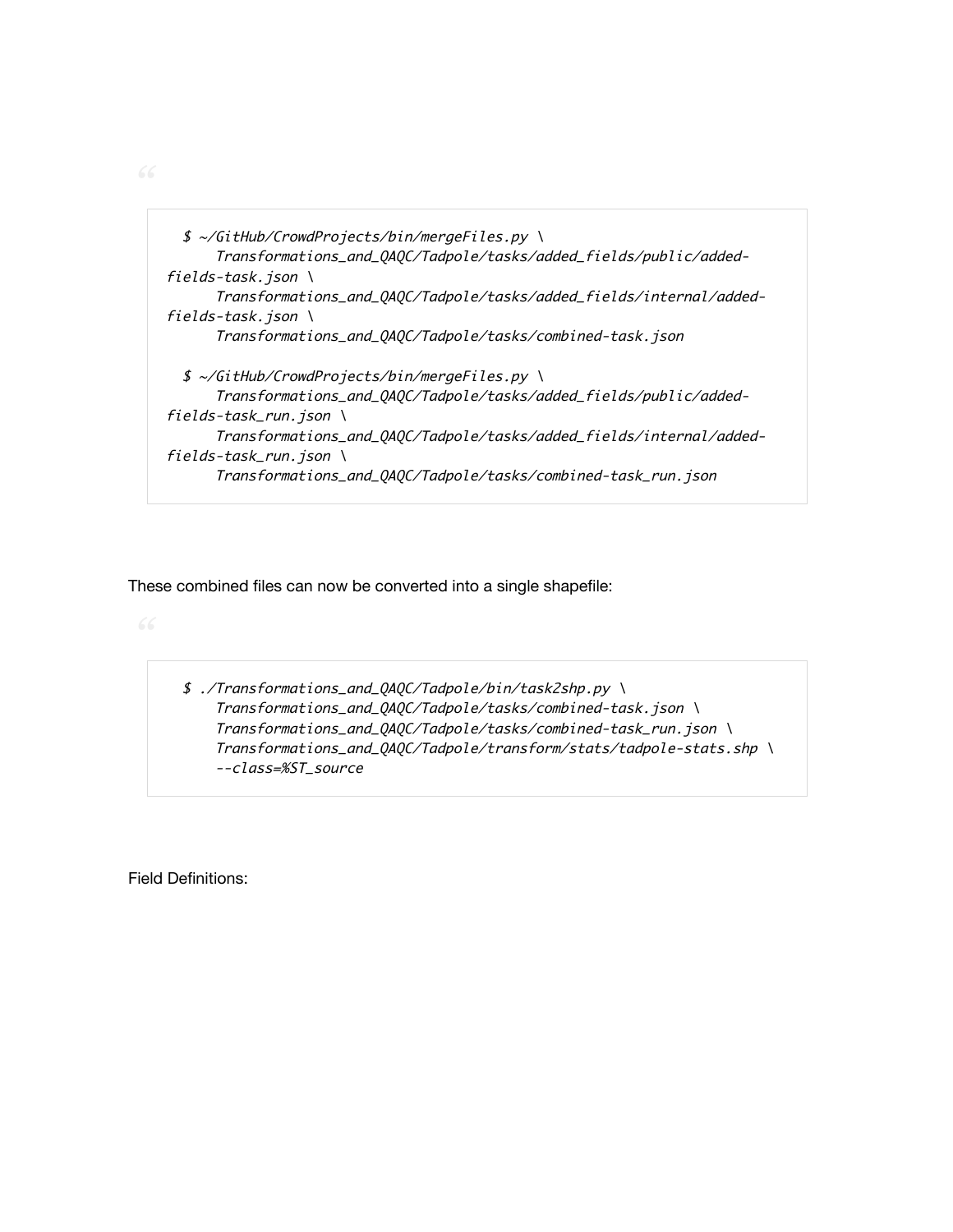```
id -> task.json['id']
site_id -> task.json['info']['siteID']
wms_url -> URL for appropriate imagery
wms_id -> Layer ID/name for NAIP imagery
wms_v -> OGC WMS version
county -> County name
state -> State abbreviation
year -> Year original permits were created
location -> Generated primary key based on lat + long + year
n_unk_res -> Number of task runs marked as 'unknown' - task_run.json['info']
['selection'] 
n_nop_res -> Number of task runs marked as 'nopad' - task_run.json['info']
['selection']
n_pad_res -> Number of task runs marked as 'pad' - task_run.json['info']
['selection']
n_tot_res -> Total number of times a task was completed in task_run.json
crowd_sel -> The most picked task_run.json['info']['selection'] - some are
split with '|'
qaqc -> String field for use when performing QAQC
p_crd_a -> Percentage of responses that agreed with the crowd_sel field
p_s_crd_a -> If two selections were favored equally, the p_crd_a for each
separated by '|'
class -> User defined classification - in this case it specifies public vs.
internal
```
## **3. Sample/QAQC**

A random sample size of 5% for each application was selected after exploring the data. A total of 4241 tasks were were completed, half in the public application and half in an internal application, yielding 106 samples per application. Each task in the public application was completed 10 times and each task in the internal application was completed 3 times.

After exploring the Transformations\_and\_QAQC/Tadpole/transform/stats/tadpolestats. shp file, a sample size of 5% was selected based on the fact that **93%** of tasks had an agreement level greater than or equal to 70%, which justifies sampling the entire population rather than a subset.

The random sampling tool in **QGIS** was used to generate a test dataset, however a bug requires a small pre-processing step. For some reason the random sampling tool totally ignores any datasource filters, so the data must first be queried and saved to a new file before performing the selection. The queries and output files are as follows: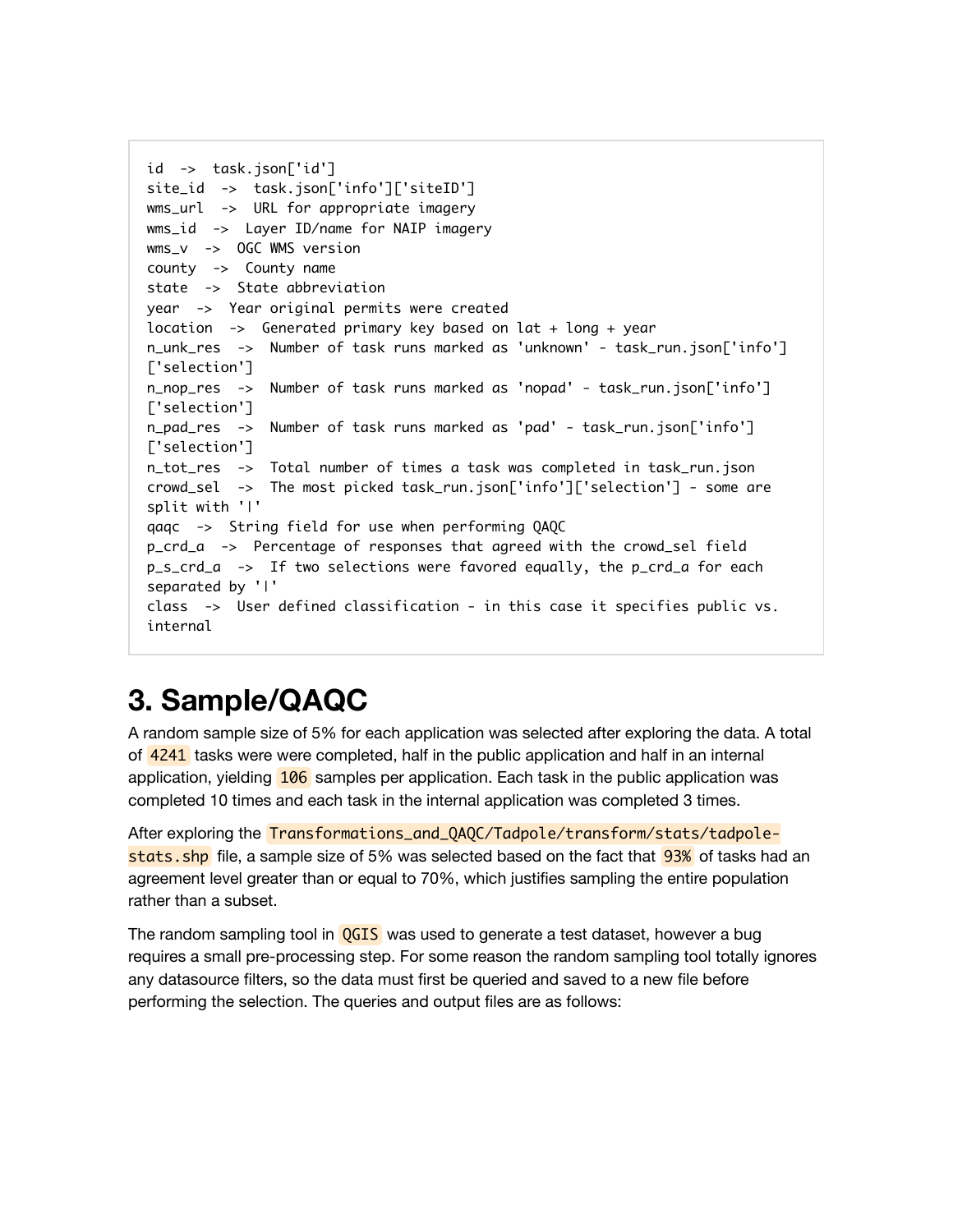```
"class" = 'public' ->
Transformations_and_QAQC/Tadpole/sampling/queries/tadpole-public.shp
"class" = 'internal' ->
Transformations_and_QAQC/Tadpole/sampling/queries/tadpole-internal.shp
```
The subsequent files were loaded into  $QGIS$  and a sample of  $5\%$  for each application was selected with the random sampling tool, yielding 106 features for each layer. The selections were saved in the following locations:

```
Transformations_and_QAQC/Tadpole/sampling/public/tadpole-public-5percent-
sample.shp
Transformations_and_QAQC/Tadpole/sampling/internal/tadpole-internal-5percent-
sample.shp
```
The samples were then examined one at a time by an analyst in order to determine whether they were properly classified or not

#### **Sampling Results**

The analyst disagreed with 1/106 samples in the public set and 8/106 in the internal set. The higher number of disagreements in the internal set is likely caused by the redundancy. The public examined each task 10 times but the internal tasks were only examined 3 times, which means that the public's overall selection allowed for a higher level of disagreement. If 8 out of 10 people in the **public** crowd agreed that a site should be classified as a pad, they agreed at 80%, but if 2 out of 3 people in the *internal* crowd agreed, their confidence is only 66%. The public is much less sensitive to an individual's selection. After examining all 8 disagreements, half were found to be totally ambiguous and the other half were found to be remediated pads.

The results show that both the internal and public crowd were very confident in their selections and the data could be used without any corrections. The input tasks for MoorFrog were determined to be as follows:

```
Transformations_and_QAQC/Tadpole/transform/stats/tadpole-stats.shp
     "p_crd_a >= 66 AND crowd_sel = 'pad' AND class = 'internal'"
     "p_crd_a >= 70 AND crowd_sel = 'pad' AND class = 'public'"
```
## **MoorFrog 2013 Workflow**

In order to expedite the process all of MoorFrog was completed internally by SkyTruth staff.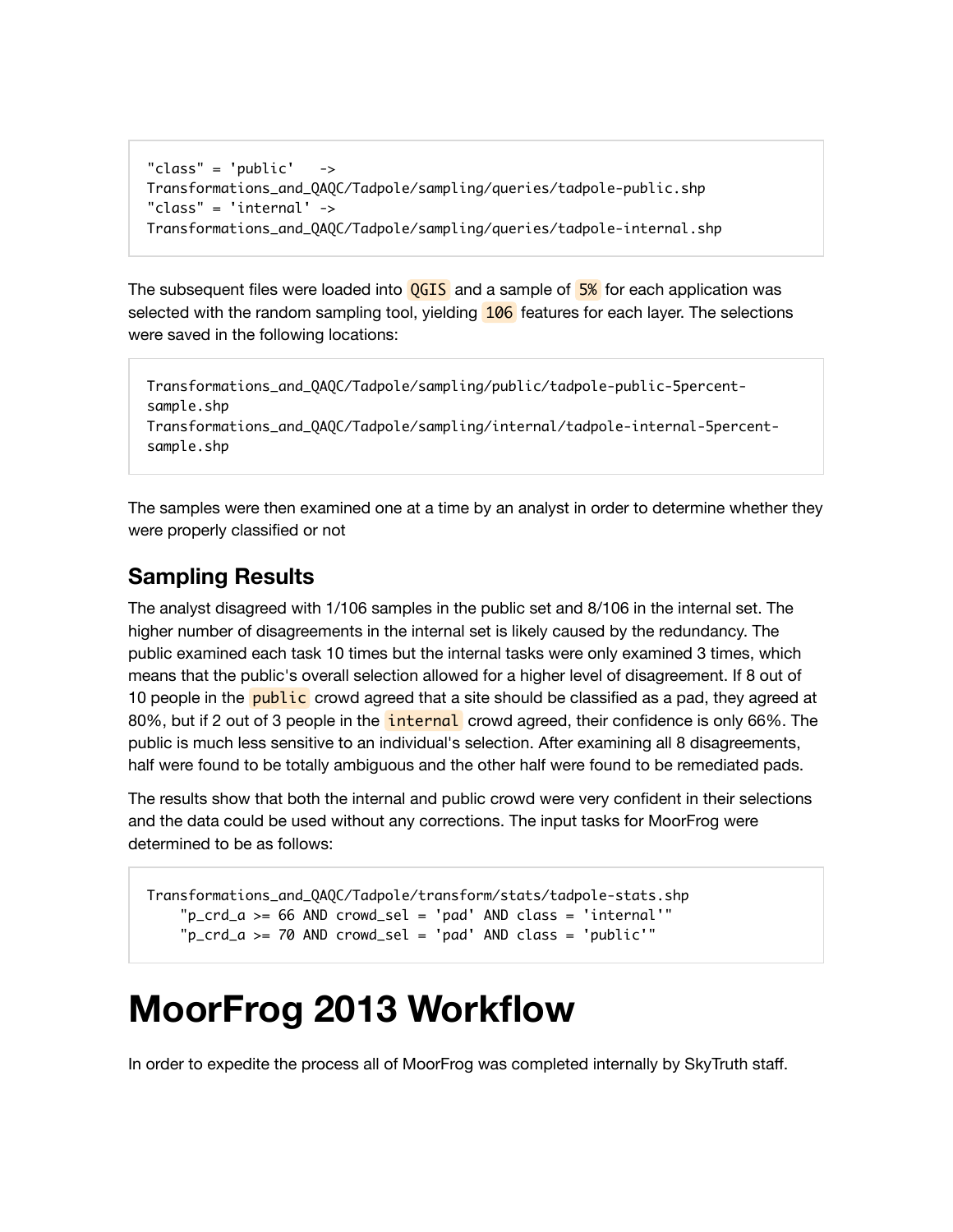### **General Description**

- 1. Generate input tasks
- 2. Load into application
- 3. Classify ponds
- 4. QA/QC

## **1. Generate Input Tasks**

An explanation of how the input task queries were determined can be found above in Tadpole 2013's Sample/QAQC section.

Output from Tadpole was processed into a set of input tasks for MoorFrog using the following commands:



## **2. Load Tasks**

Tasks were loaded with the **createTasks.py** utility, which can be found in the pybossa tools repository. The upload command is as follows: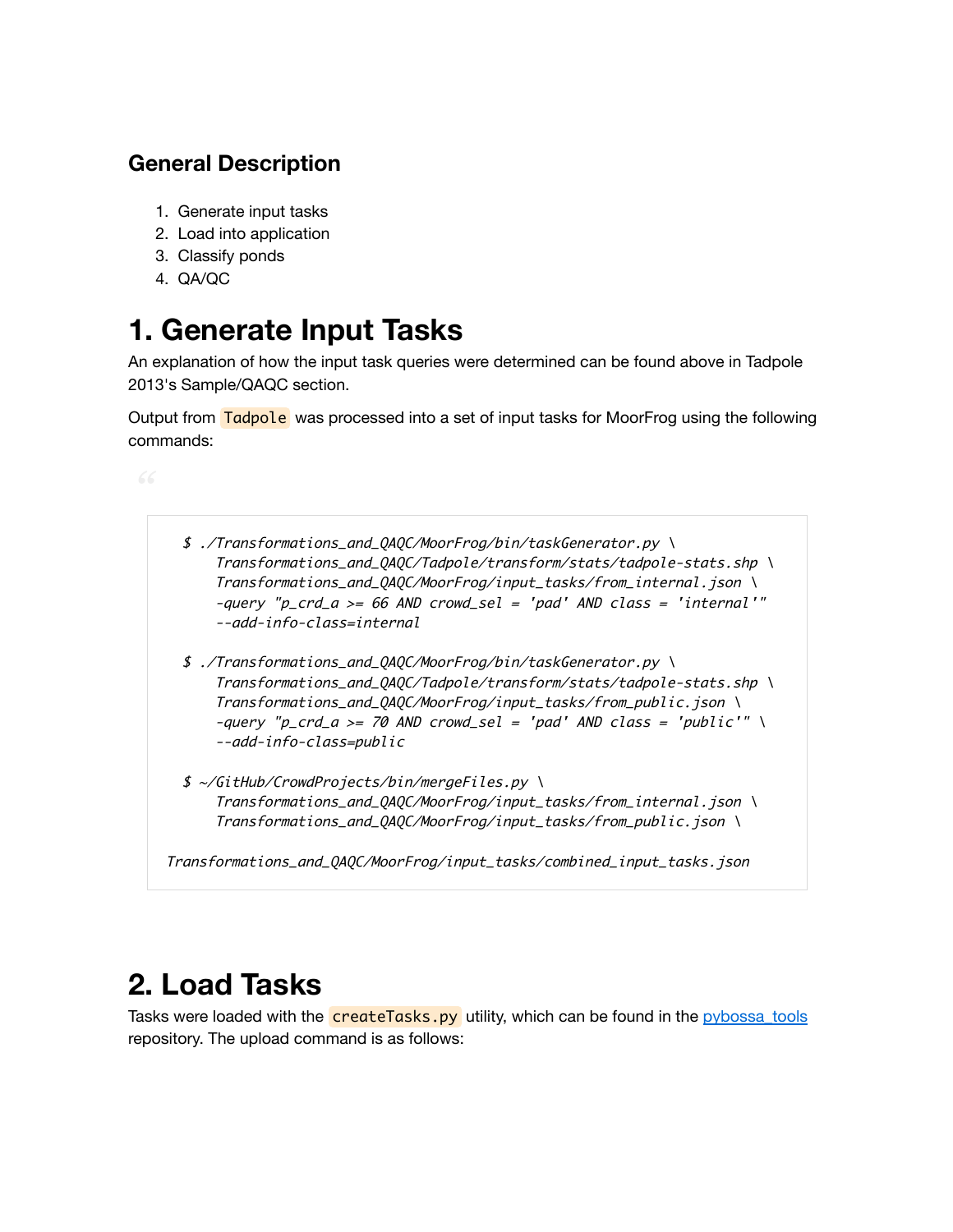```
 $ createTasks.py \
      -v -q 3 -n 3 -c \sqrt{ }-a finder-pond \
       -s http://crowd.dev.skytruth.org \
       -k {YOUR_API_KEY} \
       -t
~/GitHub/CrowdProjects/Data/FrackFinder/PA/2013/Transformations_and_QAQC/Mo
orFrog/input_tasks/combined_input_tasks.json \
       -r "MoorFrog_2013_Fracking_Ponds_Only2"
```
## **3. Classify Ponds**

This phase was completely done by SkyTruth employees so instead of clicking on ANY pond, users were asked to ONLY click on fracking related ponds.

## **4. QA/QC**

The tasks and task runs were transformed using the usual application specific  $\frac{task25hp.py}{task25hp.py}$ utility:

 $\lambda$ 

 \$ ./2013/Transformations\_and\_QAQC/MoorFrog/bin/task2shp.py \ 2013/Transformations\_and\_QAQC/MoorFrog/output\_tasks/task.json\ 2013/Transformations\_and\_QAQC/MoorFrog/output\_tasks/task\_run.json

2013/Transformations\_and\_QAQC/MoorFrog/transform/layers/

The resulting dataset was examined in QGIS and it was determined that the best course of action was to cluster all clicks and pass the resulting centroids into the next application, which is described in the Generate Input Tasks section.

# **DartFrog 2013 Workflow**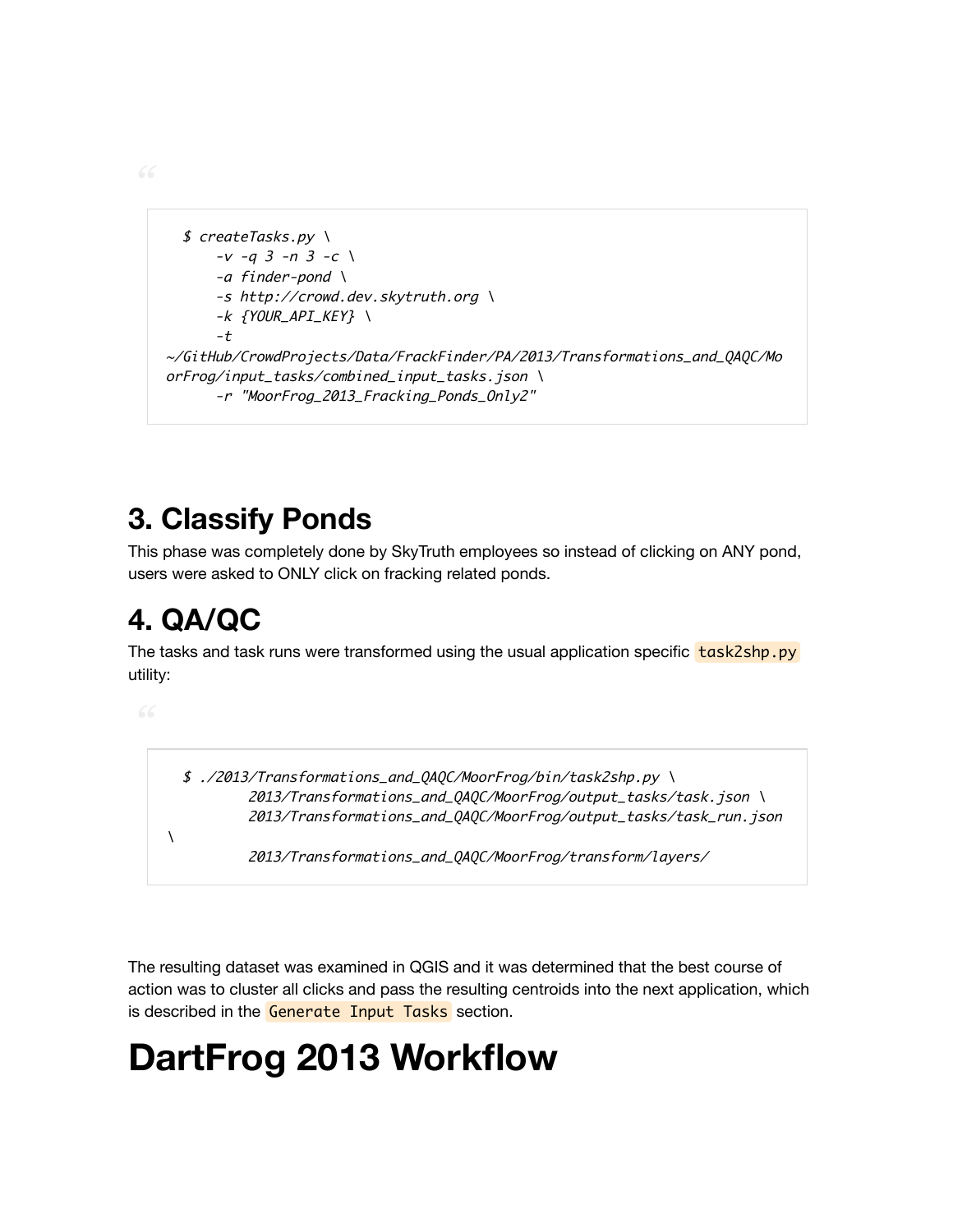DartFrog was skipped for PA 2013. Instead MoorFrog users (SkyTruth staff) were asked to ONLY click on ponds that appeared to be fracking related.

# **Digitizer 2013 WorkFlow**

In order to expedite the process all digitizing was completed internally by SkyTruth staff.

#### **General Description**

- 1. Generate input tasks
- 2. Load into application
- 3. Digitize
- 4. Export data
- 5. Transform data
- 6. Resolve intersecting ponds

## **1. Generate Input Tasks**

The output from MoorFrog contains an inefficient number of points for digitizing purposes so they were clustered using a simple nearest neighbor algorithm and QGIS. The buffer distance was determined by trial and error, the goal being to reduce the total number of tasks the digitizer analyst was given without clustering too many ponds together into single tasks.

1. Load into QGIS:

2013/Transformations\_and\_QAQC/MoorFrog/transform/layers/MoorFrogclicks.shp and use the built in vector buffer tool:

- Segments to approximate: 5
- Buffer distance: 0.0001 (input file units are degrees)
- Dissolve buffer results: True
- Output: 2013/Transformations\_and\_QAQC/MoorFrog/transform/buffer-dissolveclicks.shp
- 2. The previous step yields a single feature collection containing all pond geometries. Explode the collection into multiple features:
	-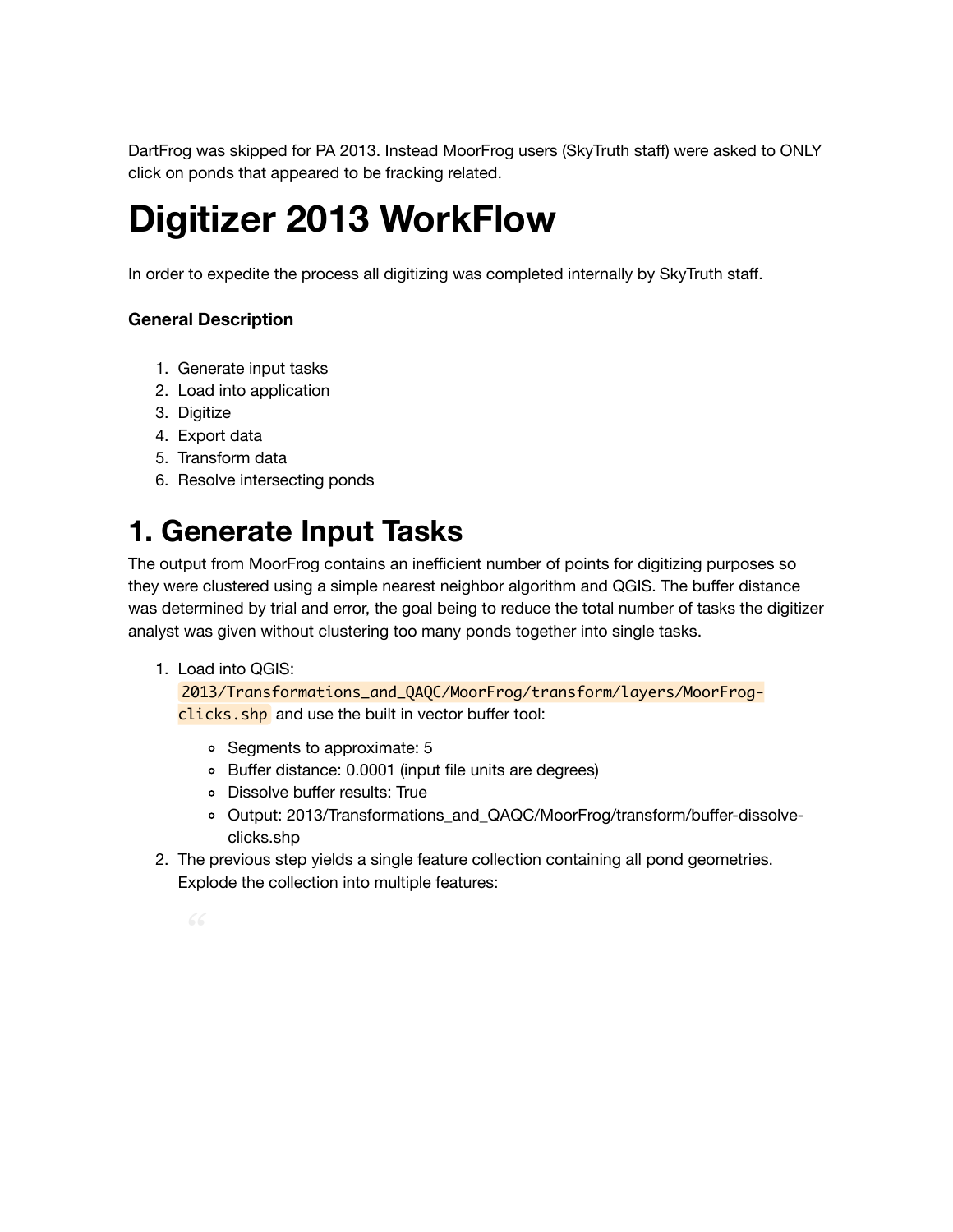```
$ ogr2ogr \
       -explodecollections
       2013/Transformations_and_QAQC/MoorFrog/transform/exploded-
clicks.shp \ \ \ \ \ \ 2013/Transformations_and_QAQC/MoorFrog/transform/buffer-
dissolve-clicks.shp
```
- 3. Load into QGIS: 2013/Transformations\_and\_QAQC/MoorFrog/transform/explodedclicks.shp and use the the centroid tool:
	- Output: 2013/Transformations\_and\_QAQC/MoorFrog/transform/pondcentroids.shp
- 4. Load into QGIS: 2013/Transformations\_and\_QAQC/MoorFrog/transform/pondcentroids. shp and use the field calculator to add some attributes needed for task generation:
	- Field Name: X
		- **Type: Real**
		- **Width: 10**
		- Precision: 10
		- **Expression: \$X**
	- Field Name: Y
		- **Type: Real**
		- Width: 10
		- Precision: 10
		- **Expression: \$Y**
	- Field Name: longitude
		- **Type: Real**
		- Width: 10
		- Precision: 10
		- **Expression: \$X**
	- Field Name: latitude
		- **Type: Real**
		- Width: 10
		- Precision: 10
		- **Expression: \$Y**

The resulting shapefile is generalized and doesn't contain any attribute information. The digitizer requires the county name, which can be joined from a county boundary shapefile. Pond centroids from MoorFrog were loaded into QGIS along a Pa County vector layer.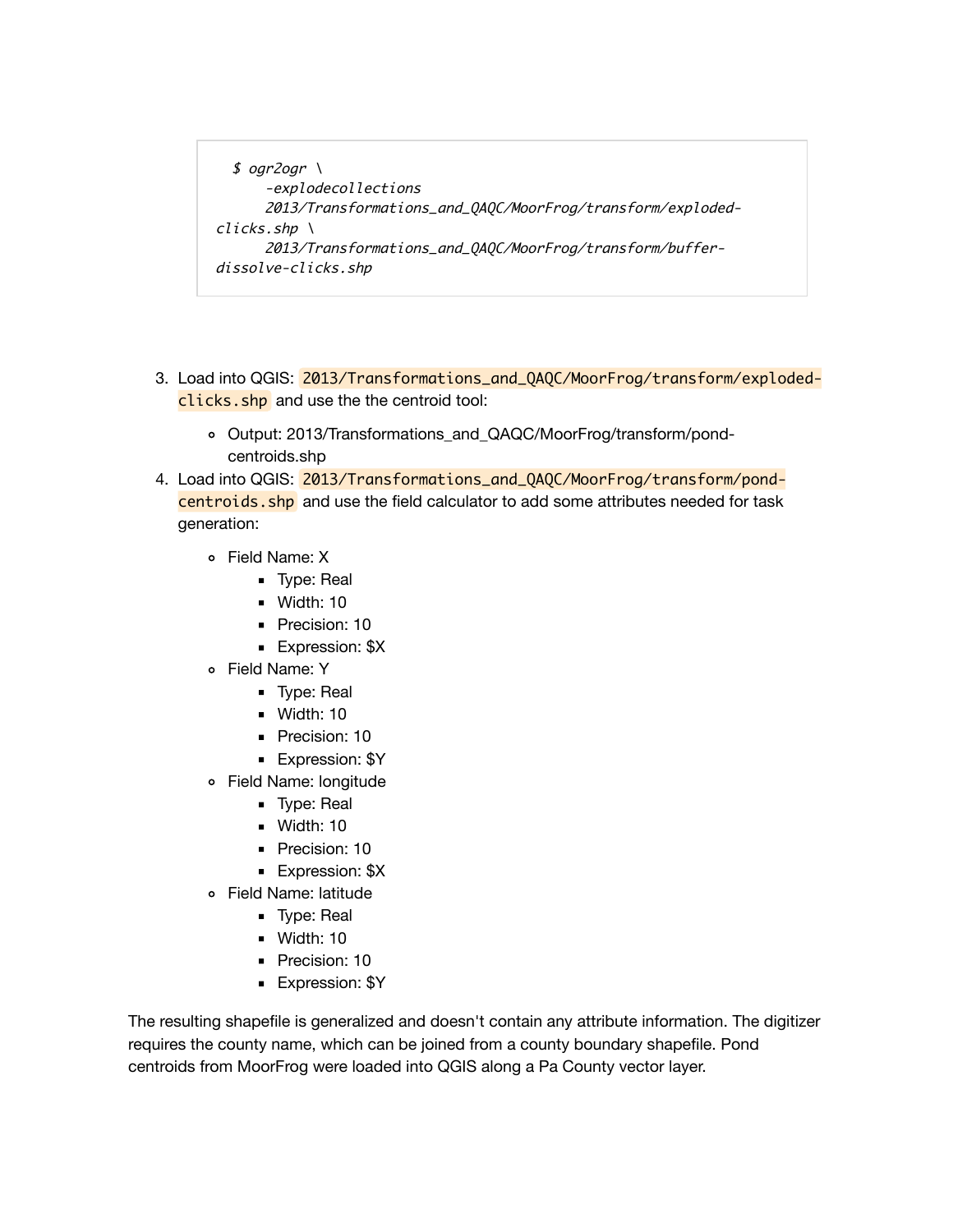2013/Transformations\_and\_QAQC/MoorFrog/transform/pond-centroids.shp 2013/Transformations\_and\_QAQC/MoorFrog/transform/PACounties/PACounty2013.shp

Pond centroid attributes were joined with Pa County attributes and exported:

2013/Transformations\_and\_QAQC/MoorFrog/transform/pond-centroids-attributejoin.shp

In QGIS, all unwanted attribute fields were removed and the layer was exported as a CSV:

```
2013/Transformations_and_QAQC/MoorFrog/transform/pond-centroids.csv
```
The CSV was converted to json format using the skyconvert tool and additional attributes were added using finalizeInputTasks.py

 \$ skyconvert \ transform/pond-centroids.csv ../Digitizer/input\_tasks/input\_no\_wms.json

 \$ 2013/Transformations\_and\_QAQC/Digitizer/bin/finalizeInputTasks.py \ input\_tasks/input\_no\_wms.json \ input\_tasks/input\_with\_wms.json

## **2. Load Tasks**

Tasks were loaded with the **createTasks.py** utility, which can be found in the pybossa tools repository. The installation procedure is as follows: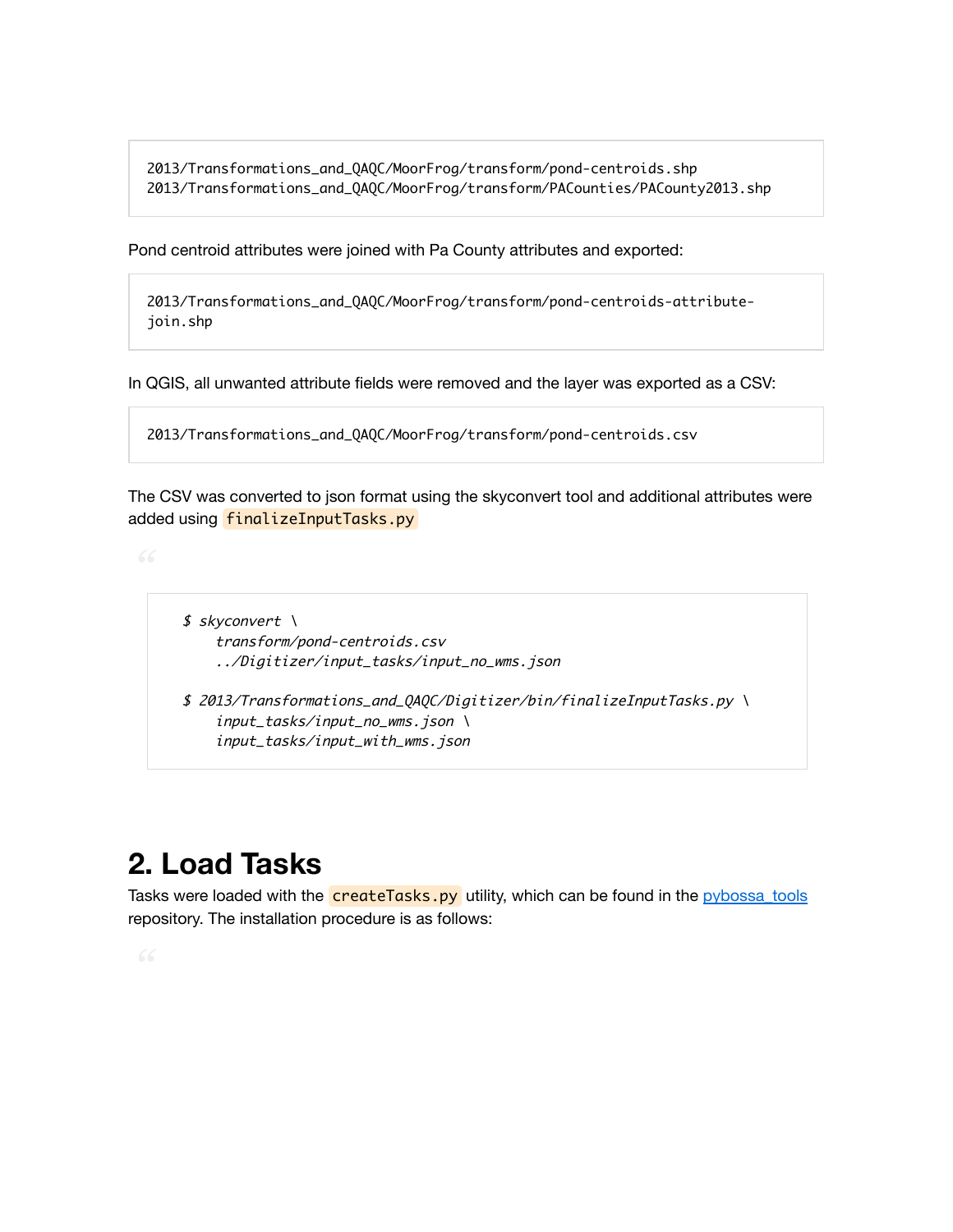```
 $ ./createTasks.py \
      -n 1 -c
       -s http://crowd.skytruth.org \
      -k "{YOUR_API_KEY}" \
       -a digitizer-pond \
       -r Digitizer-pond_PA2013_internal-1 \
       -t
~/CrowdProjects/Data/FrackFinder/PA/2013/Transformations_and_QAQC/Digitizer
\frac{1}{\sqrt{1}}input_tasks/input_with_wms.json \
```
## **3. Digitize**

Digitizing was completed by a SkyTruth employee who was shown a scene centered around a pond that is suspected to be fracking related. If the analyst determines that the pond is indeed fracking related, they draw a polygon around the pond and move to the next task. If they find the pond is clearly not fracking related they select "Not fracking related" and move on. If they can't tell, they click "Not sure".

## **4. Export Data**

The data was exported and stored in the following location.

```
2013/Transformations_and_QAQC/Digitizer/output_tasks/task.json
2013/Transformations_and_QAQC/Digitizer/output_tasks/task_run.json
```
## **5. Transform Data**

The **task\_run.json** file was converted to a spatial format:

 \$ 2013/Transformations\_and\_QAQC/Digitizer/bin/task2shp.py \ 2013/Transformations\_and\_QAQC/Digitizer/output\_tasks/task\_run.json \ 2013/Transformations\_and\_QAQC/Digitizer/transform/digitized\_ponds.shp